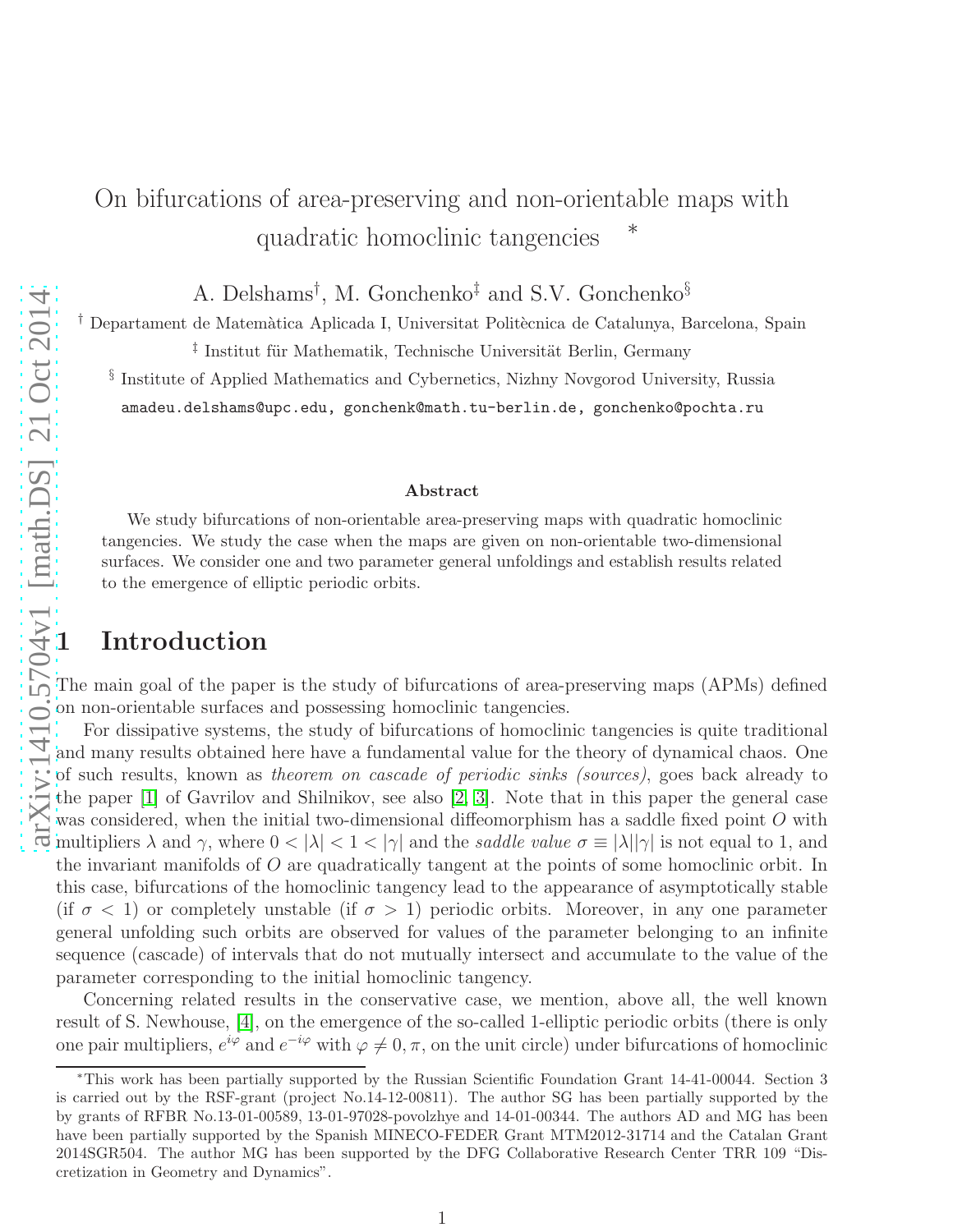tangencies of multidimensional symplectic maps. However, the Newhouse theorem from [\[4\]](#page-14-3) does not give answer whether these [1](#page-1-0)-elliptic periodic orbits are generic.<sup>1</sup> This fact is very important for the two-dimensional case where an 1-elliptic periodic orbit is elliptic and the genericity means the KAM-stability. The birth of such generic elliptic periodic orbits under homoclinic bifurcations in symplectic two-dimensional maps was established by Mora and Romero in  $[7].^2$  $[7].^2$  In  $[7]$  a one parameter family  $f_{\mu}$  of two-dimensional symplectic maps was considered such that (i)  $f_0$  has a saddle fixed point O with multipliers  $\lambda$  and  $\lambda^{-1}$ , where  $0 < |\lambda| < 1$ , and the invariant manifolds of O have a quadratic tangency at the points of a homoclinic orbit  $\Gamma_0$ , and (ii) this tangency splits generally when  $\mu$  varies. Then, as is shown in [\[7\]](#page-15-0), there exists an infinite cascade of intervals  $\delta_k$ ,  $k = \bar{k}, \bar{k} + 1, ...$  (where  $\bar{k}$  is a sufficiently large integer) of values of  $\mu$  such that the intervals  $\delta_k$ accumulate at  $\mu = 0$  as  $k \to \infty$  and  $f_{\mu}$  has at  $\mu \in \delta_k$  a single-round elliptic orbit of period k. Note that all points of this orbit belong to a small fixed neighborhood of the contour  $O \cup \Gamma_0$  and any such point is a fixed one for the corresponding first return map  $T_k$ . It was shown in [\[7\]](#page-15-0) that the map  $T_k$  can be written in some rescaled coordinates in the form

<span id="page-1-2"></span>
$$
\bar{x} = y, \ \bar{y} = M_k - x - y^2 + \nu_k(y), \tag{1}
$$

where the new coordinates  $(x, y)$  and parameter  $M_k \sim \lambda^{2k} (\mu - \alpha_k)$  can take arbitrary finite values as k are large and the the coefficient  $\alpha_k$  and function  $\nu_k(y)$  tend to zero as  $k \to \infty$  (the latter, along with their derivatives up to order  $(r-2)$  if  $f_{\mu} \in C^r$ ). Thus, the map  $T_k$  is asymptotically close (as  $k \to \infty$ ) to the conservative Hénon map  $\bar{x} = y$ ,  $\bar{y} = M_k - x - y^2$  that has an elliptic fixed point when  $-1 < M_k < 3$ . This point is generic for all such values of  $M_k$  except for  $M_k = 0$ and  $M_k = 1/2$  when the map has a fixed point with multipliers  $e^{\pm i\pi/2}$  and  $e^{\pm i2\pi/3}$ , respectively. This result gives immediately the intervals  $\delta_k$  with border points corresponding to  $M_k = 3$  and  $M_k = -1$ , respectively.

However, the question on coexistence of single-round periodic orbits of different periods, i.e., whether the intervals  $\delta_k$  with different numbers intersect, was not considered in [\[7\]](#page-15-0). Although, this problem is very important, since its solution is only necessary for construction of the bifurcation diagram. We note also that the Hénon map is degenerate with respect to bifurcations of the fixed point with multipliers  $e^{\pm i\pi/2}$  (the strong resonance 1:4), and this would be strange if the same is valid for the first return map  $T_k$ . Both these problems were solved in the work [\[8\]](#page-15-1). However, it was required a development of new technics, in particular, the construction of finite-smooth analogous of the analytical Birkhoff-Moser normal form for a saddle map [\[27\]](#page-16-0). First, it was shown in [\[8\]](#page-15-1) that the intervals  $\delta_k$  can intersect indeed and, moreover, they can be even nested. In the latter case the phenomenon of global resonance, discovered by S.Gonchenko and Shilnikov in [\[13,](#page-15-2) [14\]](#page-15-3), can be observed when, in particular, the symplectic map  $f_0$  can have simultaneously infinitely many single-round elliptic periodic orbits of all successive periods  $k = \overline{k}, \overline{k} + 1, ...$  Second, conditions of nondegeneracy of the resonance 1:4 in the first return maps were found.

In principle, these results were obtained by the way of more accurate calculations of the small terms  $\alpha_k$  and  $\nu_k(y)$  in the rescaled form of  $T_k$ . As result, the map of form [\(1\)](#page-1-2) was deduced with  $M_k = -d^{-1}\lambda^{-2k} \left( \mu - \alpha \lambda^k (1 + O(k\lambda^k)) \right) + s_0 + O(k\lambda^k)$  and  $\nu_k(y) = s_1 \lambda^k y^3 + \lambda^{2k} O(y^4)$ , where  $d \neq 0, \alpha, s_0$  and  $s_1$  are some coefficients (invariants of a homoclinic structure). Then we can immediately see that if  $\mu = 0$  and  $\alpha = 0$  (a codimension two bifurcation case), then  $M = s_0 + O(k\lambda^k)$  and, hence, all maps  $T_k$  are "the same" – all of them are close to the same map

<span id="page-1-0"></span><sup>&</sup>lt;sup>1</sup> The birth of 2-elliptic generic periodic orbits was proved in [\[5,](#page-15-4) [6\]](#page-15-5) for the case of four-dimensional symplectic maps with homoclinic tangencies to saddle-focus fixed points.

<span id="page-1-1"></span><sup>&</sup>lt;sup>2</sup> Note that an analogous problem was considered in [\[9,](#page-15-6) [10\]](#page-15-7) when studying bifurcations of three-dimensional conservative flows with a homoclinic loop of a saddle-focus equilibrium.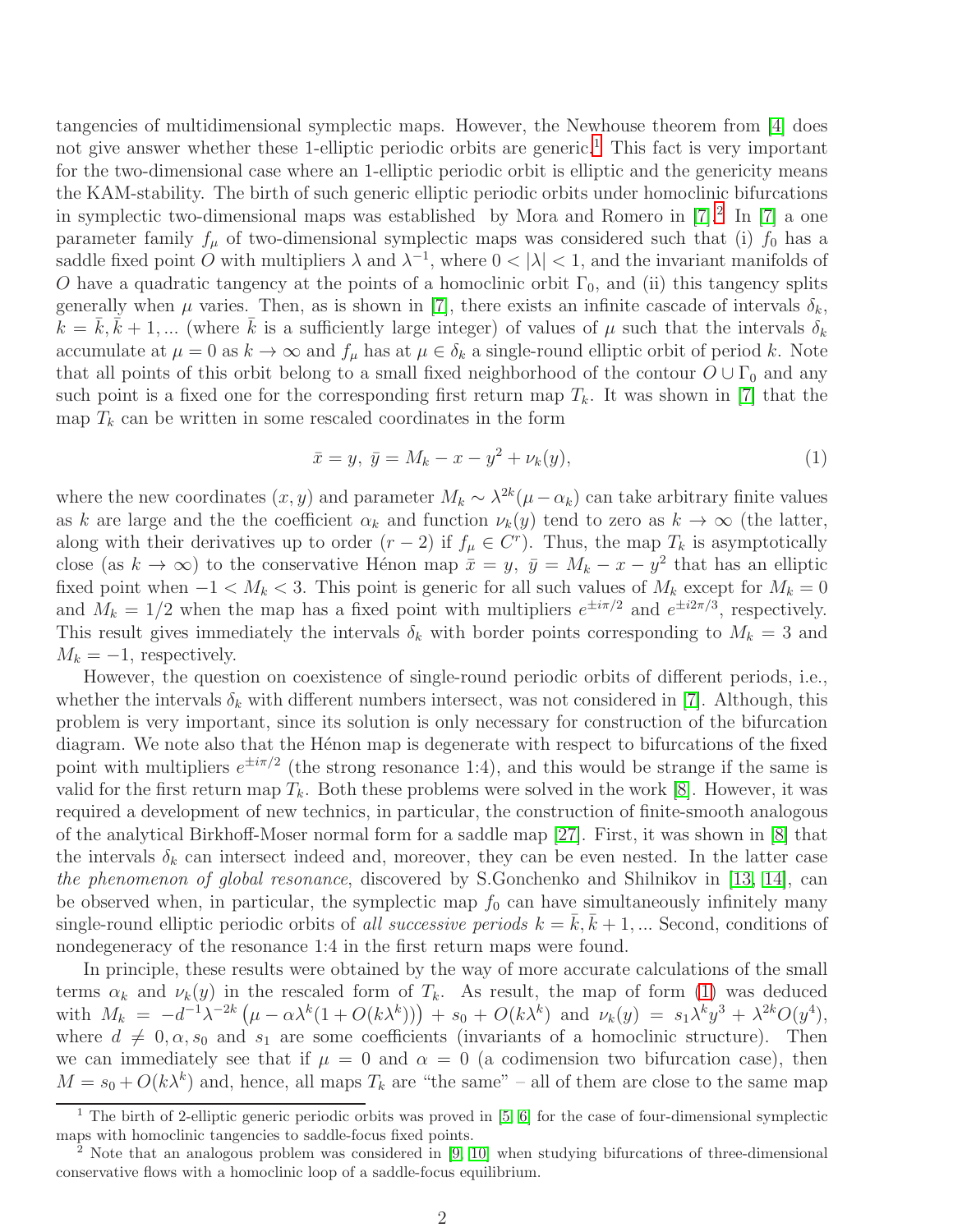$\bar{x} = y, \ \bar{y} = s_0 - x - y^2$ . In this case, if  $-1 < s_0 < 3$ , every  $T_k$  has an elliptic fixed point (with  $\varphi$  close to arccos  $(1 - \sqrt{1 + s_0})$ ). Note that the cubic term  $s_1$  responses for nondegeneracy of the resonance 1:4 (if  $s_1 \lambda^k > 0$  the point is a saddle with 8 separatrices, if  $s_1 \lambda^k < 0$  the point is of elliptic type, i.e. KAM-stable).

In this paper we consider area preserving maps defined on a non-orientable surface  $\mathcal{M}_2$  and study their homoclinic bifurcations.<sup>[3](#page-2-0)</sup> As in the paper  $[8]$ , we construct bifurcation diagrams for single-round periodic orbits and study the phenomenon of "global resonance". First of all, we establish the theorem on cascade of elliptic periodic orbits, Theorem [1.](#page-8-0) However, we note that, unlike the symplectic case, the first return maps  $T_k$  can be nonorientable. We note that, in the case under consideration, the maps  $T_k$  are rescaled to a map asymptotically close (as  $k \to \infty$ ) to the nonorientable conservative Hénon map  $\bar{x} = y$ ,  $\bar{y} = M + x - y^2$  (see Lemma [1\)](#page-10-0). Thus,  $T_k$ can not have elliptic fixed points. However,  $T_k^2$  can have and, therefore, cascades from Theorem [1](#page-8-0) relate to double-round elliptic points. In Theorem [2](#page-8-1) we generalize results of Theorem [1](#page-8-0) for twoparameter families  $f_{\mu,\alpha}$  with governing parameters  $\mu$  and  $\alpha$  (see formula [\(11\)](#page-7-0) for  $\alpha$ ) and deduce the result, Theorem [3,](#page-10-1) about the existence of infinitely many double-round elliptic periodic orbits of all successive even periods beginning from some number.

We note also that the problem under consideration, as in  $[13, 14, 8]$  $[13, 14, 8]$  $[13, 14, 8]$ , is related to the Poincaré conjecture [\[15\]](#page-15-8) on the density of stable (elliptic for the two-dimensional case) periodic orbits in the phase space of non-integrable Hamiltonian systems. This Poincaré problem is wide open.<sup>[4](#page-2-1)</sup> Therefore, the above mentioned phenomenon of global resonance (the coexistence of elliptic periodic orbits of all periods) can be considered as quite relevant. There are few explicit criteria for the existence of infinitely many elliptic periodic orbits, and this gives a rare opportunity for the construction of Hamiltonian systems with a given structure of stable modes. From this point of view, it is important that in the case considered in our paper, the global resonance is organized in a quite different way: we give an explicit criterion for the existence of elliptic periodic orbits of all even periods. It is worth mentioning that related problems on the coexistence of large number of elliptic periodic orbits in Hamiltonian systems are quite popular, see e.g. the paper [\[20\]](#page-16-1) and the corresponding references in it.

Note also that non-orientable APMs appear naturally when restricting a multidimensional symplectic map onto a two-dimensional non-orientable surface as well as when factorizing orientable symplectic maps by a discrete symmetry group. For example, when a map (not necessarily symplectic one) admits certain symmetries, it can be expressed as some even power of a simpler non-orientable map and, thus, the study of the latter map becomes very important, see e.g. [\[21,](#page-16-2) [22\]](#page-16-3).

<span id="page-2-0"></span><sup>&</sup>lt;sup>3</sup>Notice that these maps cannot be symplectic due to the lack of orientation on  $M_2$ .

<span id="page-2-1"></span> ${}^{4}$ In this connection, we note that for (multidimensional)  $C<sup>1</sup>$ -smooth symplectic diffeomorphisms given on compact manifolds, the following properties are generic: 1) hyperbolic periodic points are dense in the phase space, [\[16\]](#page-15-9); 2) every hyperbolic periodic orbit has a transverse homoclinic point in any neighborhood of any point of the phase space,  $[17, 18]$  $[17, 18]$ ; 3) if a symplectic diffeomorphism f is not Anosov, then the 1-elliptic periodic points of f are dense in the phase space, [\[4\]](#page-14-3). It is worth remarking that the above-mentioned  $C<sup>1</sup>$  generic properties can become nontypical if one requires a greater smoothness. Thus, for example, according to the KAM-theory, elliptic periodic orbitsof  $C^r$ -smooth two-dimensional symplectic diffeomorphisms are generically stable at  $r \geq 5$  ([\[19\]](#page-16-4)), whereas, by property 2), all periodic elliptic orbits of generic  $C<sup>1</sup>$ -diffeomorphisms are unstable.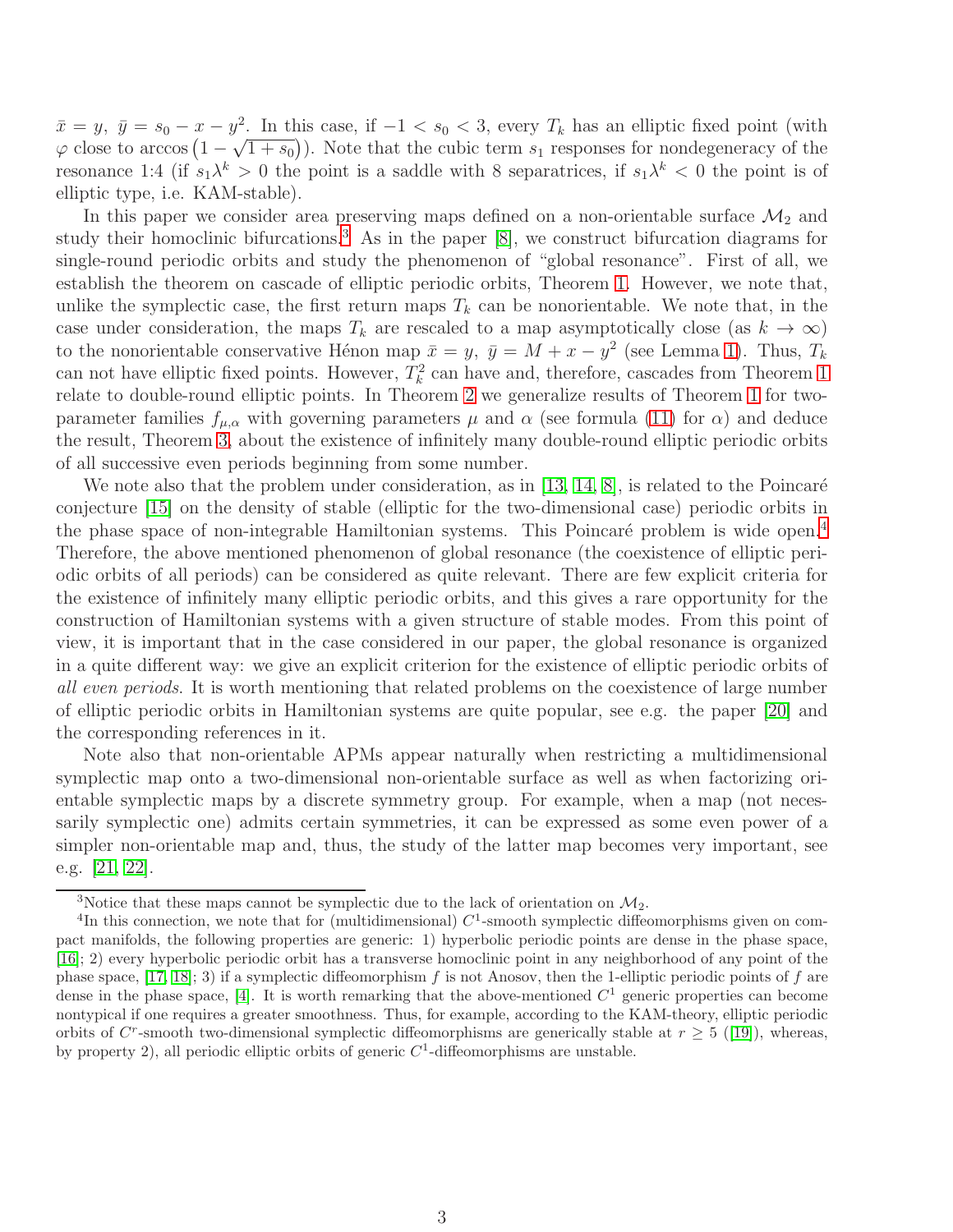## 2 Statement of the problem and main results.

Consider a C<sup>r</sup>-smooth ( $r \geq 3$ ) APM  $f_0$  defined on a *non-orientable* surface  $\mathcal{M}_2$  and satisfying the following conditions.

- **A.**  $f_0$  has a saddle fixed point O with multipliers  $\lambda$  and  $\lambda^{-1}$ , where  $|\lambda| < 1$ .
- **B.**  $f_0$  has a homoclinic orbit  $\Gamma_0$  where the stable and unstable invariant manifolds of the saddle O have a quadratic tangency.

Condition A means that there exists a neighborhood (disk)  $U_0$  of the point O in which the map  $T_0 = f_0|_{U_0}$  is symplectic, i.e., area-preserving and orientable. The map  $T_0$  is called the local map, it is a saddle map that has the point  $O$  as a fixed one. By condition  $B$ , the stable  $W^s$  and unstable  $W^u$  invariant manifolds of O intersect non-transversally at the points of  $\Gamma_0$ . Infinitely many such homoclinic points are inside  $U_0$ . We take a pair of these points:  $M^+ \in W^s_{loc}$ and  $M^- \in W_{loc}^u$ . Then a natural number  $n_0$  exists such that  $M^+ = f_0^{n_0}$  $C_0^{n_0}(M^-)$ . Let  $\Pi^+ \subset U_0$ and  $\Pi^- \subset U_0$  be sufficiently small neighborhoods of the points  $M^+$  and  $M^-$ , respectively. The map  $T_1 = f_0^{n_0}$  $\int_0^{n_0}$   $|_{\Pi^-}$ :  $\Pi^ \to \Pi^+$  is called the *global map*. Evidently, the map  $T_1$  is area-preserving (in the symplectic coordinates on  $U_0$ ). However, emphasizing the non-orientability of phase space, we assume that

**C.** The map  $T_0$  is symplectic in  $U_0$ , whereas the map  $T_1$  is area-preserving and non-orientable.

Let  $\mathcal{H}_0$  be a (codimension one) bifurcation manifold composed of area-preserving  $C^r$ -maps on  $\mathcal{M}_2$  close to  $f_0$  and such that every map of  $\mathcal{H}_0$  has a nontransversal homoclinic orbit close to  $\Gamma_0$ . Let  $f_\varepsilon$  be a family of area-preserving C<sup>r</sup>-maps that contains the map  $f_0$  at  $\varepsilon = 0$ . We suppose that the family depends smoothly on parameters  $\varepsilon = (\varepsilon_1, ..., \varepsilon_m)$  and satisfies the following condition.

**D.** The family  $f_{\varepsilon}$  is transverse to  $\mathcal{H}_0$  at  $\varepsilon = 0$ .

Let U be a small neighborhood of  $O \cup \Gamma_0$  which consists of the small disk  $U_0$  containing O and a number of small disks surrounding those points of  $\Gamma_0$  that do not lie in  $U_0$  (see Figure [1\)](#page-3-0).



<span id="page-3-0"></span>Figure 1: An example of non-orientable APM (a) on the Möbius band, (b) on the Klein bottle having a quadratic homoclinic tangency at the points of a homoclinic orbit  $\Gamma_0$ . Some of these homoclinic points are shown as grey circles. Also a small neighborhood of the set  $O \cup \Gamma_0$  is shown as the union of a number of "squares".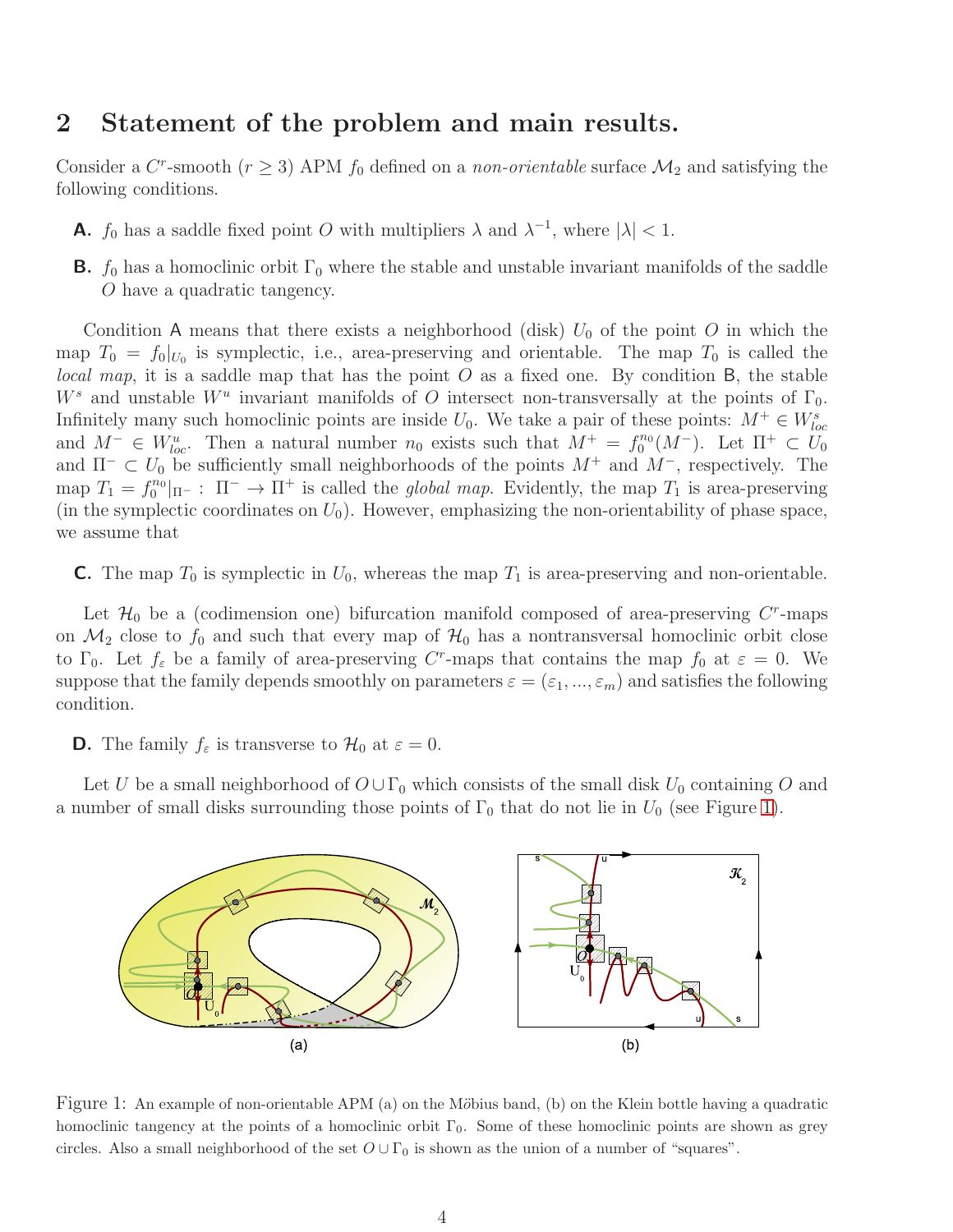**Definition 1.** A periodic or homoclinic orbit entirely lying in U is called p-round if it has exactly p intersection points with any disk of the set  $U\backslash U_0$ .

In this paper we study bifurcations of *single-round*  $(p = 1)$  periodic orbits in the families  $f_{\varepsilon}$ . Note that every point of such an orbit can be considered as a fixed point of the corresponding first return map. Such a map is usually constructed as a superposition  $T_k = T_1 T_0^k$  of two maps  $T_0 \equiv T_0(\varepsilon) = f_{\varepsilon}|_{U_0}$  and  $T_1 \equiv T_1(\varepsilon) = f_{\varepsilon}^{n_0} : \Pi^- \to U_0$ . Thus, any fixed point of  $T_k$  is a point of a single-round periodic orbit for  $f_{\varepsilon}$  with period  $k + n_0$ . We will study maps  $T_k$  for all sufficiently large integer k.

Condition D means that one can introduce in  $U_0$  some *canonical coordinates*  $(x, y)$  such that  $J(T_0) \equiv +1$  and  $J(T_1) \equiv -1$ , where  $J(T)$  is the Jacobian of map T. Moreover, we can introduce coordinates  $(x, y)$  in such a way that the local map  $T_0$  can be written in one of the so-called finitely smooth normal forms provided by the following lemma.

<span id="page-4-2"></span>**Lemma 1.** [\[8\]](#page-15-1) For any given integer n (such that  $n < r/2$  or n is arbitrary for  $r = \infty$  or  $r = \omega$ the real analytic case), there is a canonical change of coordinates, of class  $C^r$  for  $n = 1$  or  $C^{r-2n}$ for  $n \geq 2$ , that brings  $T_0$  to the following form

<span id="page-4-0"></span>
$$
\bar{x} = \lambda x (1 + \beta_1 \cdot xy + \dots + \beta_n \cdot (xy)^n) + x^{n+1} y^n O(|x| + |y|),
$$
  
\n
$$
\bar{y} = \lambda^{-1} y \left( 1 + \hat{\beta}_1 \cdot xy + \dots + \hat{\beta}_n \cdot (xy)^n \right) + x^n y^{n+1} O(|x| + |y|).
$$
\n(2)

The smoothness of these coordinate changes with respect to parameters can be decreased by 2 unities, i.e., it is  $C^{r-2}$  for  $n = 1$  or  $C^{r-2n-2}$  for  $n \geq 2$ , respectively.

In these coordinates, the equations of  $W^s_{loc} \cap U_0$  and  $W^u_{loc} \cap U_0$  are  $y = 0$  and  $x = 0$ , respectively. Moreover, the normal forms [\(2\)](#page-4-0) are very suitable for effective calculation of maps  $T_0^k$ :  $(x_0, y_0) \rightarrow$  $(x_k, y_k)$  with sufficiently large integer k. Indeed, the following result is valid.

**Lemma 2.** [\[8\]](#page-15-1) Let  $T_0$  be given by [\(2\)](#page-4-0), then the map  $T_0^k$  can be written, for any integer k, in the so-called cross-form:

<span id="page-4-3"></span>
$$
x_k = \lambda^k x_0 \cdot R_n^{(k)}(x_0 y_k, \varepsilon) + \lambda^{(n+1)k} P_n^{(k)}(x_0, y_k, \varepsilon),
$$
  
\n
$$
y_0 = \lambda^k y_k \cdot R_n^{(k)}(x_0 y_k, \varepsilon) + \lambda^{(n+1)k} Q_n^{(k)}(x_0, y_k, \varepsilon),
$$
\n(3)

where

$$
R_n^{(k)} \equiv 1 + \tilde{\beta}_1(k)\lambda^k x_0 y_k + \dots + \tilde{\beta}_n(k)\lambda^{nk} (x_0 y_k)^n,
$$
\n<sup>(4)</sup>

 $\tilde{\beta}_i(k), i=1,\ldots,n,$  are some polynomials (of degree i) with respect to k with coefficients depending on  $\beta_1, ..., \beta_i, e.g. \tilde{\beta}_1 = \beta_1 k, \tilde{\beta}_2 = \beta_2 k - \frac{1}{2}$  $\frac{1}{2}\beta_1^2 k^2$ , ..., and the functions  $P_n^{(k)}$ ,  $Q_n^{(k)} = o(x_0^n y_k^n)$  are uniformly bounded in k along with all their derivatives with respect to coordinates up to order either  $(r-2)$  for  $n=1$  or  $(r-2n-1)$  for  $n \geq 2$ .

**Remark 3.** 1) The normal form of the first order  $(n = 1)$  for  $T_0$ 

<span id="page-4-1"></span>
$$
\begin{aligned} \bar{x} &= \lambda x \left( 1 + \beta_1 \cdot xy \right) + x^2 y \ O\left(|x| + |y|\right), \\ \bar{y} &= \lambda^{-1} y \left( 1 - \beta_1 \cdot xy \right) + x y^2 \ O\left(|x| + |y|\right) \end{aligned} \tag{5}
$$

is well known from [\[7,](#page-15-0) [24\]](#page-16-5) where it was proved the existence of normalizing  $C^{r-1}$ -coordinates. The existence of  $C^r$ -smooth canonical changes of coordinates (which are  $C^{r-2}$ -smooth with respect to parameters) bringing a symplectic saddle map to form [\(5\)](#page-4-1) was proved in [\[25\]](#page-16-6).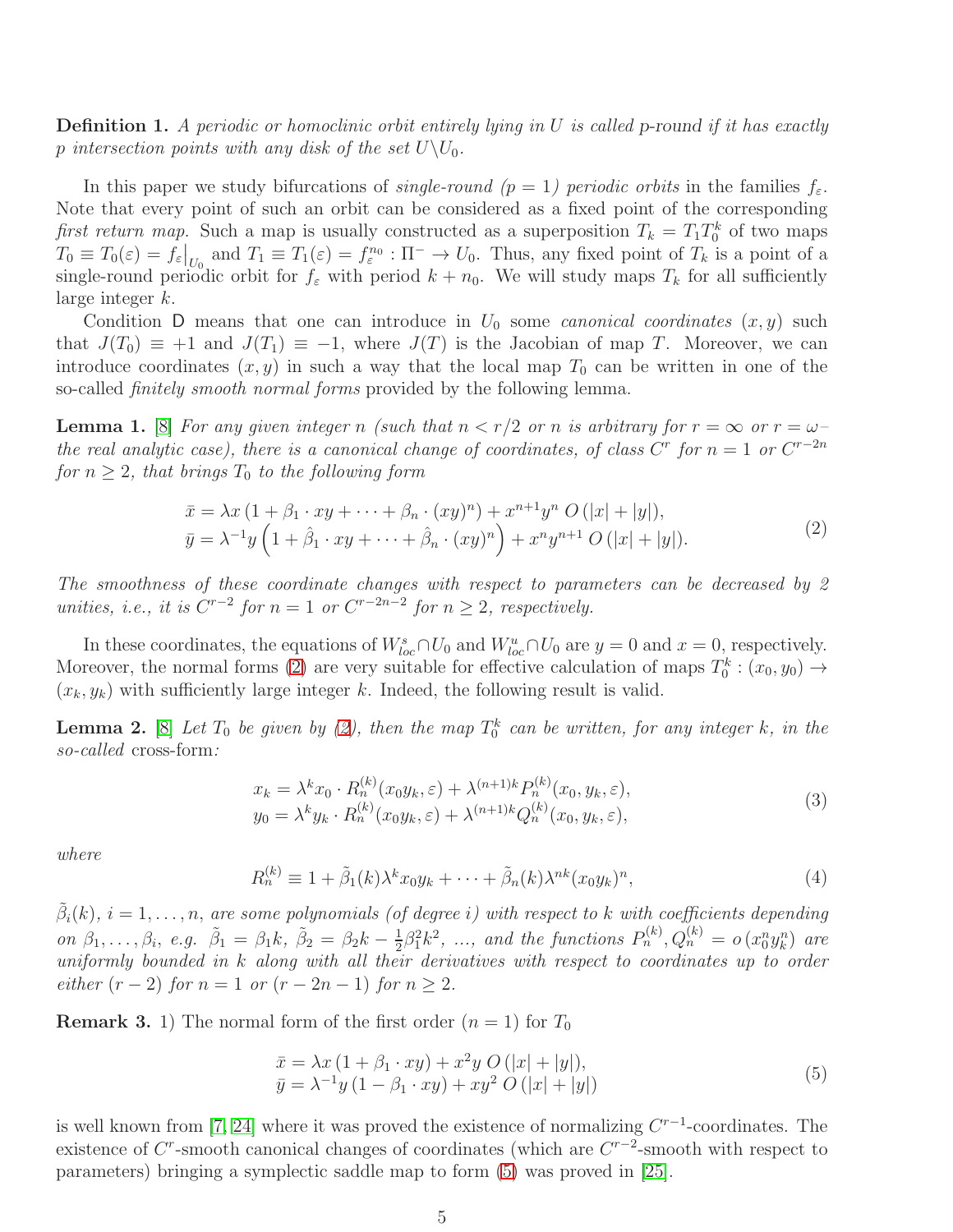2) Note that form [\(2\)](#page-4-0) can be considered as a finitely smooth approximation of the analytical Moser normal form

<span id="page-5-0"></span>
$$
\bar{x} = \lambda(\varepsilon)x \cdot B(xy, \varepsilon), \quad \bar{y} = \lambda^{-1}(\varepsilon)y \cdot B^{-1}(xy, \varepsilon), \tag{6}
$$

taking place for  $\lambda > 0$  [\[27\]](#page-16-0), where  $B(xy, \varepsilon) = 1 + \beta_1 \cdot xy + \cdots + \beta_n \cdot (xy)^n + \cdots$ . Since the form [\(6\)](#page-5-0) is integrable (e.g. it has integral  $xy$ ), one can easily write the corresponding formula [\(5\)](#page-4-1) for this case, see [\[11\]](#page-15-12).

In the coordinates of Lemma [1,](#page-4-2) we can write  $M^+ = (x^+,0), M^- = (0,y^-)$ . Without loss of generality, we assume that  $x^+ > 0$  and  $y^- > 0$ . Let the neighborhoods  $\Pi^+$  and  $\Pi^-$  of the homoclinic points  $M^+$  and  $M^-$ , respectively, be sufficiently small such that  $T_0(\Pi^+) \cap \Pi^+ = \emptyset$ ,  $T_0^{-1}(\Pi^-) \cap \Pi^- = \emptyset$ . Then, as usual (see e.g. [\[1,](#page-14-0) [26\]](#page-16-7)), the map from  $\Pi^+$  into  $\Pi^-$  by orbits of  $T_0$  is  $\theta$ defined, for all sufficiently small  $\varepsilon$ , on the set consisting of infinitely many strips  $\sigma_k^0 \equiv \Pi^+ \cap T_0^{-k} \Pi^-$ ,  $k = \bar{k}, \bar{k} + 1, \ldots$ . The image of  $\sigma_k^0$  under  $T_0^k$  is the strip  $\sigma_k^1 = T_0^k(\sigma_k^0) \equiv \Pi^- \cap T_0^k \Pi^+$ . As  $k \to \infty$ , the strips  $\sigma_k^0$  and  $\sigma_k^1$  accumulate on  $W_{loc}^s$  and  $W_{loc}^u$ , respectively.

We can write the global map  $T_1(\varepsilon): \Pi^- \to \Pi^+$  as follows (in the coordinates of Lemma [1\)](#page-4-2)

<span id="page-5-1"></span>
$$
\overline{x} - x^+ = F(x, y - y^-, \varepsilon), \quad \overline{y} = G(x, y - y^-, \varepsilon), \tag{7}
$$

where  $F(0) = 0, G(0) = 0$ . Besides, we have that  $G_y(0) = 0, G_{yy}(0) = 2d \neq 0$  which follows from the fact (condition B) that at  $\varepsilon = 0$  the curve  $T_1(W_{loc}^u)$ :  $\{\overline{x} - x^+ = F(0, y - y^-, 0), \overline{y} =$  $G(0, y - y^-, 0)$ } has a quadratic tangency with  $W_{loc}^s : {\bar{y} = 0}$  at  $M^+$ . When the parameters  $\varepsilon$ vary this tangency can split and, moreover, by condition C, we can introduce the corresponding splitting parameter as  $\mu \equiv G(0, 0, \varepsilon)$ . Accordingly, we can write

<span id="page-5-2"></span>
$$
F(x, y - y^-, \varepsilon) = ax + b(y - y^-) + e_{20}x^2 + e_{11}x(y - y^-) + e_{02}(y - y^-)^2 + h.o.t.,
$$
  
\n
$$
G(x, y - y^-, \varepsilon) = \mu + cx + d(y - y^-)^2 + f_{20}x^2 + f_{11}x(y - y^-) + f_{30}x^3 + f_{21}x^2(y - y^-) + f_{12}x(y - y^-)^2 + f_{03}(y - y^-)^3 + h.o.t.,
$$
\n(8)

where the coefficients  $a, b, \ldots, f_{03}$  (as well as  $x^+$  and  $y^-$ ) depend smoothly on  $\varepsilon$ . Note also that

$$
J(T_1) = \det \begin{pmatrix} F_x & F_y \\ G_x & G_y \end{pmatrix} \equiv -1 \tag{9}
$$

since  $T_1$  is non-orientable map by condition C. In particular, we have

<span id="page-5-3"></span>
$$
\begin{aligned}\nbc & \equiv +1, \\
\tilde{R} &= (2a + 2e_{02}/bd - bf_{11}/d) \equiv 0\n\end{aligned} \tag{10}
$$

It is clear from [\(7\)](#page-5-1) and [\(8\)](#page-5-2) that  $\mu$  is the parameter of splitting of manifolds  $W^{s}(O_{\varepsilon})$  and  $W^u(O_\varepsilon)$  with respect to the homoclinic point  $M^+$ . Indeed, the curve  $l_u = T_1(W^u_{loc} \cap \Pi^-)$  has the equation  $l_u$  :  $\bar{y} = \mu +$ d  $\frac{d}{b^2}(\bar{x} - x^+)^2(1 + O(\bar{x} - x^+)).$  Since the equation of  $W_{loc}^s$  is  $y = 0$  for all (small)  $\varepsilon$ , it implies that the manifolds  $T_1(W_{loc}^u)$  and  $W_{loc}^s$  do not intersect for  $\mu d > 0$ , intersect transversally at two points for  $\mu d < 0$ , and have a quadratic tangency (at  $M^+$ ) for  $\mu = 0$ . Besides, since the strips  $\sigma_k^1$  accumulate on the segment  $W_{loc}^u \cap \Pi^-$  as  $k \to \infty$ , it follows that the images  $T_1(\sigma_k^1)$  of  $\sigma_k^1$  under  $T_1$  have a horseshoe form and, moreover, horseshoes  $T_1(\sigma_k^1)$  accumulate on  $l_u$  as  $k \to \infty$ . Therefore, the first return maps  $T_k = T_1 T_0^k : \sigma_k^0 \to \sigma_k^0$  are, in fact, conservative horseshoe maps with the Jacobian −1. Geometrically, the action of this map looks as in Figure [2.](#page-6-0)

When  $\mu$  varies near zero infinitely many bifurcations of horseshoes creation (destruction) occur. In this paper we study these bifurcations and show that they include birth (disappearance) of elliptic periodic points.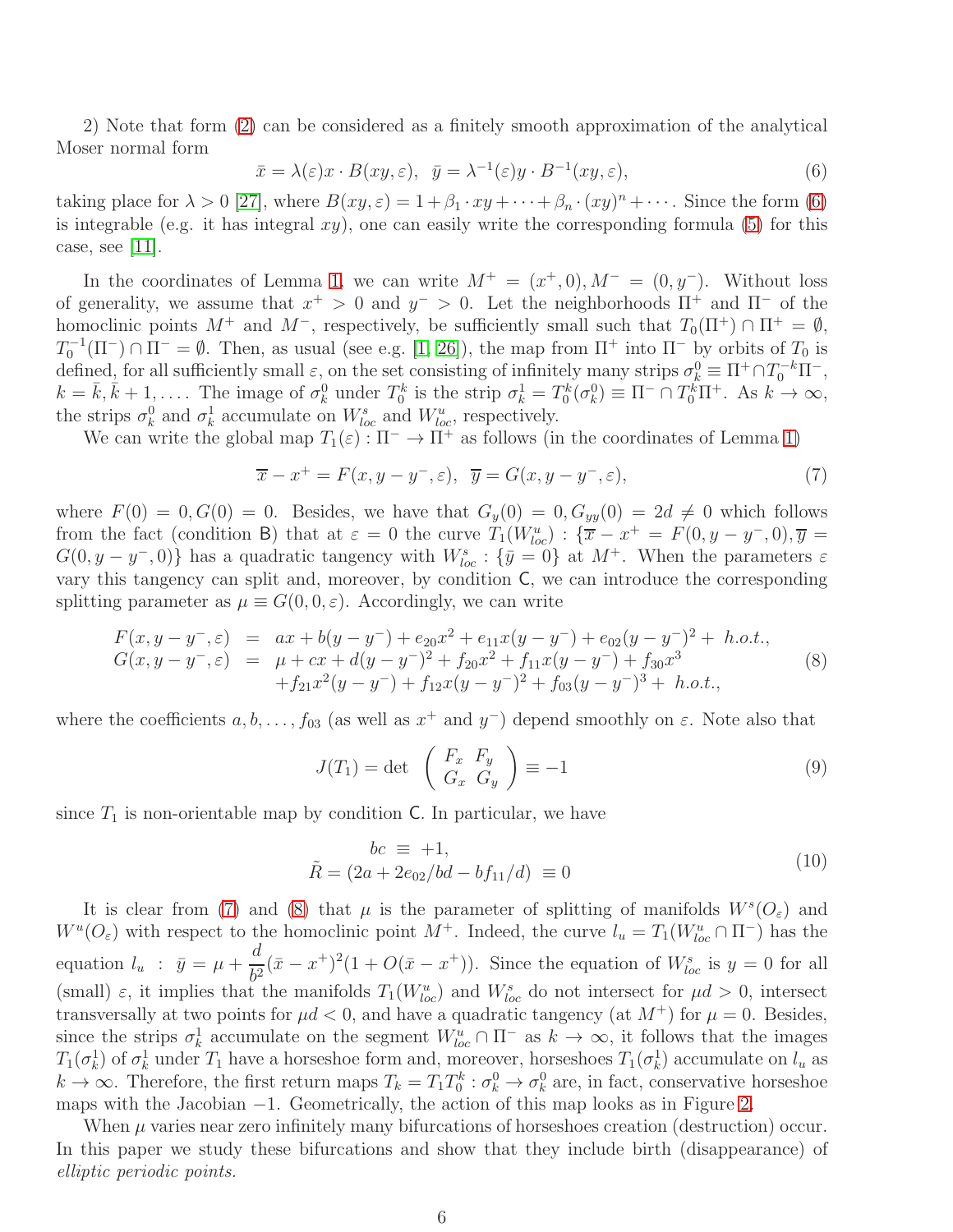

<span id="page-6-0"></span>Figure 2: (a) Actions of the local and global maps  $T_0$  and  $T_1$  in  $U_0$ . Under the map  $T_0^k$  some strip  $\sigma_k^0$  near  $M^+$  is transformed into a strip  $\sigma_k^1$  lying near  $M^-$ . Under the global map  $T_1$  the strip  $\sigma_k^1$  is transformed into a horseshoe  $T_1(\sigma_1)$ . The latter map is non-orientable, i.e., changes the orientation of the boundary of the horseshoe with respect to the orientation of the pre-image  $\sigma_k^1$ . The direction of the orientation is indicated by the arrows. We assume that  $T_0$  is orientable, therefore, the boundary orientation of  $\sigma_k^0$  and  $\sigma_k^1$  is the same. (b) To a reciprocal position of the strips  $\sigma_k^0$  and horseshoes  $T_1(\sigma_k^1)$ . The strips  $\sigma_k^0$  and  $\sigma_k^1$  are posed on a distance  $\lambda^k y^{-1}$ ,  $\ldots$ ) from  $W_{loc}^s$  and  $\lambda^k x^+(1+\ldots)$  from  $W^u_{loc}$ , respectively. Hence, the top of horseshoe  $T_1(\sigma_k^1)$  are posed on a distance  $c\lambda^k x^+(1+\ldots)$ from  $W_{loc}^s$ .

However, we can also see that these horseshoe bifurcations must have different scenarios depending on the type of the initial homoclinic tangency. Indeed, at  $\mu = 0$  the character of the reciprocal position of the strips  $\sigma_k^0$  and their horseshoes  $T_1(\sigma_k^1)$  is essentially defined by the signs of the parameters  $\lambda$ , c and d. Moreover, by this feature, we can select 6 different cases of APMs with quadratic homoclinic tangencies. The corresponding examples are shown in Figures [3](#page-7-1) and [4.](#page-7-2) Note that in the cases with  $\lambda < 0$  we can always consider d to be positive: if d is negative for the given pair of homoclinic points,  $M^+$  and  $M^-$ , we can take another pair of points, like  ${T_0(M^+), M^-}$  or  ${M^+, T_0^{-1}(M^-)}$ , for which the corresponding d' becomes positive.

Note that in the cases with  $c < 0$ , see Figure [3,](#page-7-1) the reciprocal position of all the strips  $\sigma_j^0$  and their horseshoes  $T_1(\sigma_j^1)$  at  $\mu = 0$  is defined quite simply:  $\sigma_j^0 \cap T_1(\sigma_j^1) = \emptyset$  if  $\lambda > 0, d < 0$ ; the strips  $\sigma_j^0$  and horseshoes  $T_1(\sigma_j^1)$  have regular intersections if  $\lambda > 0, d > 0$ ; the corresponding intersections are either regular for even j or empty for odd j if  $\lambda < 0, d > 0$ . Recall that regular intersection means here (by [\[28\]](#page-16-8) and [\[29\]](#page-16-9)) that the set  $\sigma_j^0 \cap T_1(\sigma_j^1)$  consists of two connected components and, moreover, the first return map  $T_j \equiv T_1 T_0^j$  $\sigma_0^j : \sigma_j^0 \mapsto \sigma_j^0$  is the *Smale horseshoe map*: its nonwandering set  $\Omega_j$  is hyperbolic and  $T_j|_{\Omega_j}$  is topologically conjugate to the Bernoulli shift with two symbols (for more details see [\[29,](#page-16-9) [8\]](#page-15-1)). Therefore, we can say that every map  $f_0$  in the case  $c < 0, d > 0$  has infinitely many horseshoes  $\Omega_j$ , where j runs for all sufficiently large positive integers (respectively, even positive integers) in the case  $\lambda > 0$  (respectively, in the case  $\lambda < 0$ ). On the other hand, every map  $f_0$  with  $\lambda > 0, c < 0, d < 0$  has no horseshoes at all (in a small neighborhood U).

In the cases of homoclinic tangencies with  $c > 0$ , see Figure [4,](#page-7-2) the reciprocal position of the strips  $\sigma_j^0$  and horseshoes  $T_1(\sigma_j^1)$  depends also on other invariant quantities of the homoclinic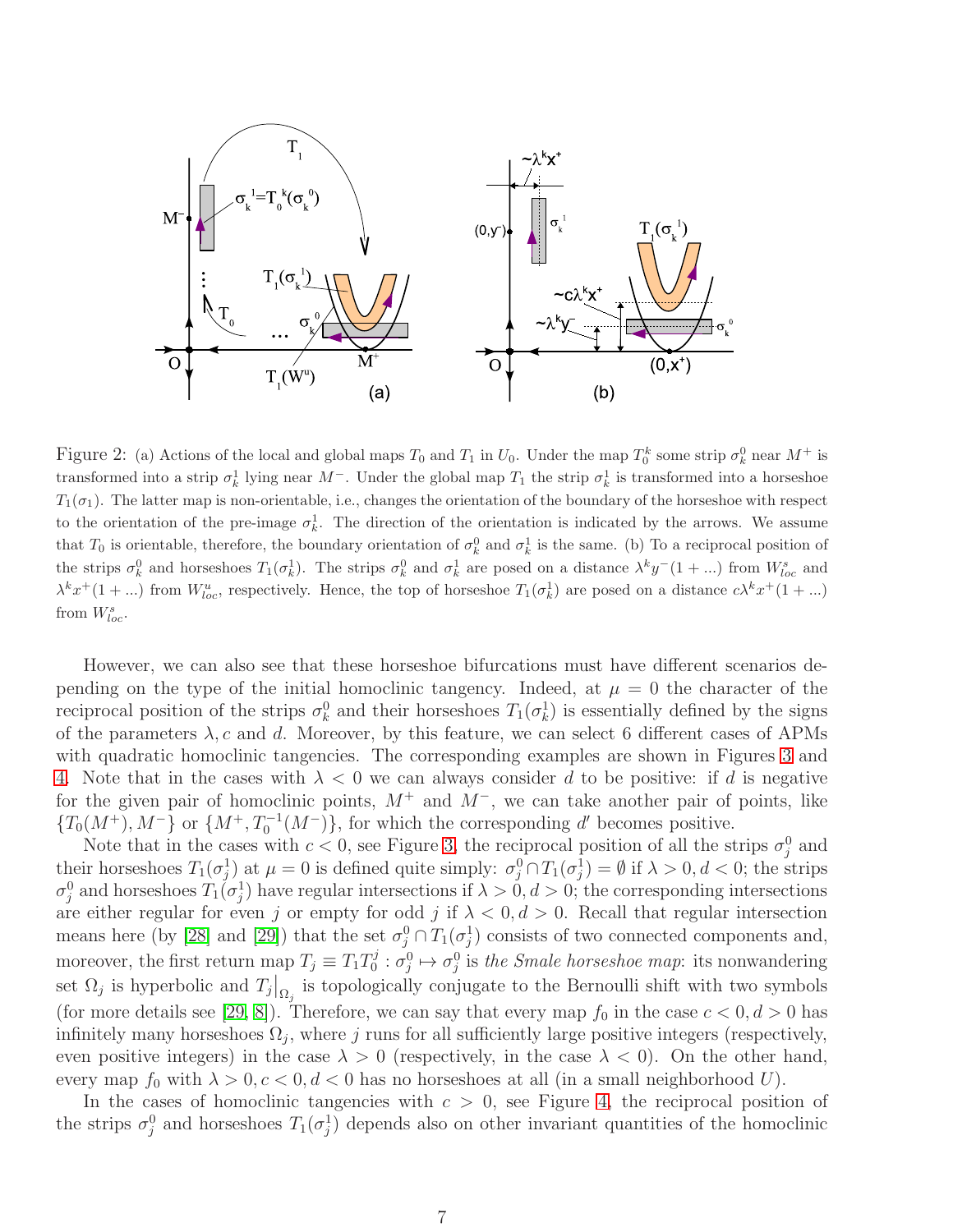

<span id="page-7-1"></span>Figure 3: Types of APMs with a homoclinic tangency for  $c < 0$ .



<span id="page-7-2"></span>Figure 4: Types of APMs with a homoclinic tangency for  $c > 0$ .

structure, the most important being, [\[13,](#page-15-2) [14,](#page-15-3) [28\]](#page-16-8),

<span id="page-7-0"></span>
$$
\alpha = \frac{cx^+}{y^-} - 1.\tag{11}
$$

First of all, notice that the sign of  $\alpha$  is very important. For example, in Figure [5](#page-8-2) it is shown the reciprocal position of the strips  $\sigma_j^0$  and horseshoes  $T_1(\sigma_j^1)$  (with sufficiently large j) for various values of  $\alpha$  for the case  $\lambda > 0, c > 0, d > 0$ . Thus, we can see that<sup>[5](#page-7-3)</sup>

- if  $\alpha < 0$ , then  $f_0$  has infinitely many horseshoes  $\Omega_j$ ;
- if  $\alpha > 0$ , then there exists a neighborhood  $U(O \cap \Gamma_0)$  in which the dynamics of  $f_0$  is trivial: only orbits O and  $\Gamma_0$  do not leave U under iterations of  $f_0$ .

Thus,  $\alpha = 0$  is a bifurcation value, since infinitely many horseshoes appear (disappear) when varying  $\alpha$  near zero (even without splitting the initial tangency).

<span id="page-7-3"></span><sup>&</sup>lt;sup>5</sup>These results can be easily explained by using the geometry of Figure [2.](#page-6-0) Thus, if  $c\lambda^k x^+ > \lambda^k y^-$ , i.e.,  $\alpha > 0$ , the top of the horseshoe is above the strip  $\sigma_k^0$ . This means that  $f_0$  has no horseshoes and the dynamics is trivial. However, if  $c\lambda^k x^+ < \lambda^k y^-$ , i.e.,  $\alpha < 0$ , the top of the horseshoe is below the strip  $\sigma_k^0$ . Geometrically, it means that  $f_0$  has infinitely many horseshoes (for every sufficiently large  $k$ ). A rigorous proof requires quite elaborate analytical considerations which are not presented here, see e.g. [\[8,](#page-15-1) [11,](#page-15-12) [12,](#page-15-13) [14\]](#page-15-3).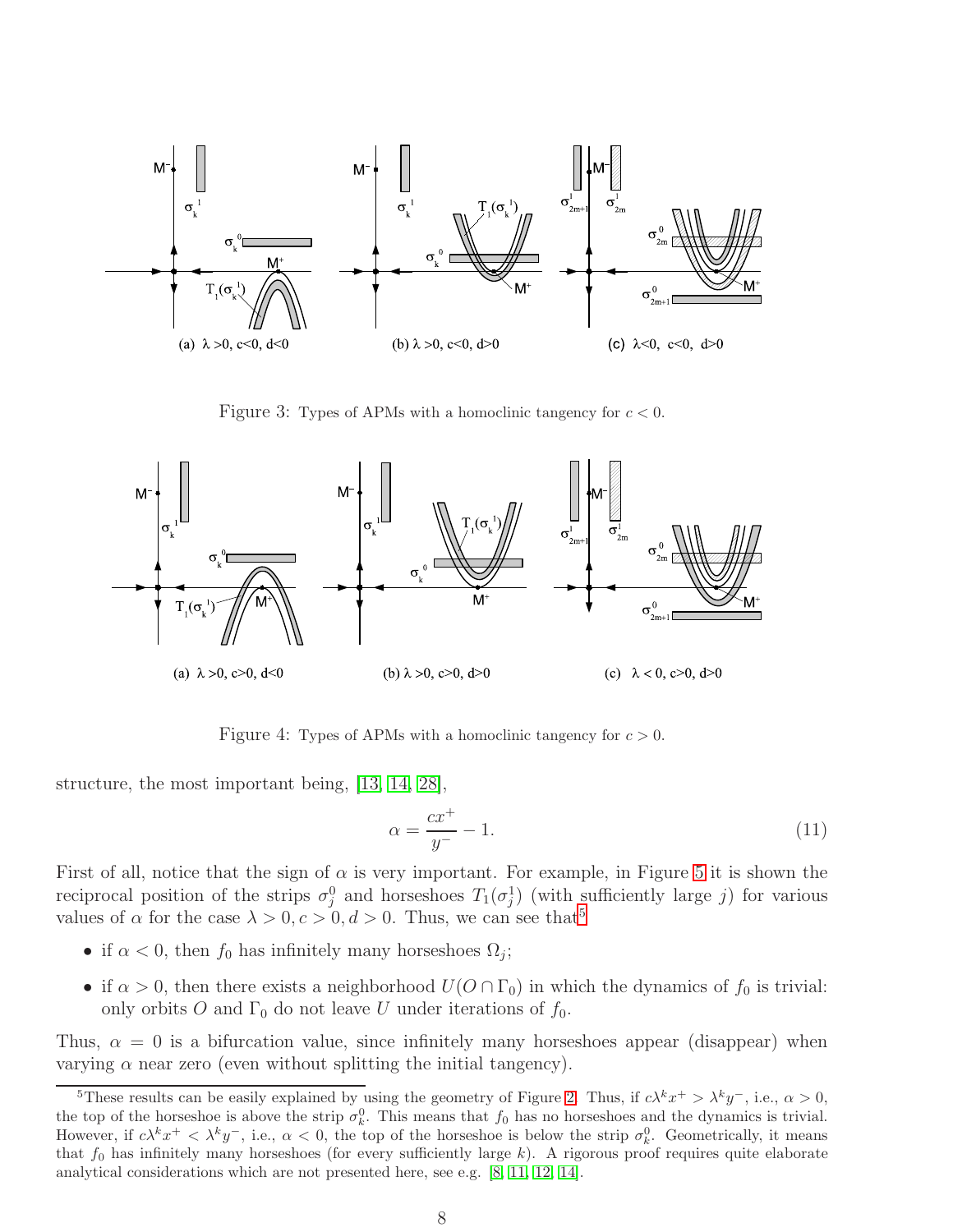

Figure 5: A horseshoe geometry of symplectic maps with a homoclinic tangency in the case  $\lambda > 0, c > 0, d > 0$ for various  $\alpha$ .

<span id="page-8-2"></span>Thus, we can draw the following conclusions:

- 1) the cases of homoclinic tangencies with  $c < 0$  or with  $\alpha \neq 0$  at  $c > 0$  are "ordinary" and it is sufficient to study bifurcations of single-round periodic orbits only within the framework of one parameter general families (with the parameter  $\mu$ );
- 2) the cases of homoclinic tangencies with  $\alpha = 0$  at  $c > 0$  are "special" and it is necessary to consider at least two parameter general unfoldings (for example, with parameters  $\mu$  and  $\alpha$ ).

In this paper we adhere to this approach and present the following three theorems as our main results in the case under consideration (APMs on non-orientable surfaces).

<span id="page-8-0"></span>**Theorem 1.** Let  $f_0$  be an APM satisfying conditions A, B and D and  $f_\mu$  be a one parameter family of APMs that unfolds generally (under condition C) at  $\mu = 0$  the quadratic homoclinic tangency. Then for any interval  $(-\mu_0, \mu_0)$  of values of  $\mu$ , there exists a positive integer k such that the following holds:

1. All APMs close to  $f_0$  have no single-round elliptic periodic orbits, while there exist intervals  $e_k^2 \subset I_\varepsilon$ ,  $k = \overline{k}, \overline{k+1}, \ldots$ , such that the map  $f_\mu$  has at  $\mu \in e_k^2$  a double-round elliptic periodic orbit, of period  $2(k + n_0)$ , which corresponds to a 2-periodic point of the first return map  $T_k$ .

2. The intervals  $e_k^2$  accumulate at  $\mu = 0$  as  $k \to \infty$  and do not intersect for sufficiently large and different integer k if  $c < 0$ , or  $\alpha \neq 0$  in the case  $c > 0$ .

3. Any interval  $e_k^2$  has border points  $\mu = \mu_k^{2+}$  $k_k^{2+}$  and  $\mu = \mu_k^{2-}$  where the map  $f_\mu$  has a singleround periodic orbit (of period  $(k+n_0)$ ) with multipliers +1 and -1 at  $\mu = \mu_k^{2+}$  $a_k^{2+}$  and a double-round periodic orbit (of period  $2(k + n_0)$ ) with double multiplier  $-1$  at  $\mu = \mu_k^{2-}$ . See Figure [6.](#page-9-0)

4. The angular argument  $\varphi$  of the multipliers  $e^{\pm i\varphi}$  of the elliptic periodic orbits for  $\mu \in \mathbf{e}_k^2$ depends monotonically on  $\mu$  and the elliptic orbit is generic (KAM-stable) for all such  $\mu$ , except for those  $\varphi = \varphi(\mu)$  such that  $\varphi(\mu) = \frac{\pi}{2}, \frac{2\pi}{3}$  $\frac{2\pi}{3}$ , arccos $\left(-\frac{1}{4}\right)$  $(\frac{1}{4})$ .

Note that Theorem [1](#page-8-0) does not give answer to the question of the mutual position of the intervals  $e_k^2$  in the critical case  $\alpha = 0$ . But this value of  $\alpha$  is quite important, since it is related to the coexistence of elliptic orbits of different periods. Therefore, we assume now that  $f_0$  is a map satisfying conditions A, B and D with  $\alpha = 0$  and consider a two parameter family  $\{f_{\mu,\alpha}\}\$  which is a general unfolding for the initial tangency with  $\alpha = 0$ . Let  $D_{\epsilon}$  be a sufficiently small neighborhood (of diameter  $\epsilon > 0$ ) of the origin in the parameter plane  $(\mu, \alpha)$ . Then the following result holds.

<span id="page-8-1"></span>**Theorem 2.** In  $D_{\epsilon}$ , for any  $\epsilon > 0$ , there exist infinitely many open domains  $E_k^2$  (strips) such that if  $(\mu, \alpha) \in E_k^2$ , then the map  $f_{\mu, \alpha}$  has a double-round elliptic orbit of period  $2(k+n_0)$  (corresponding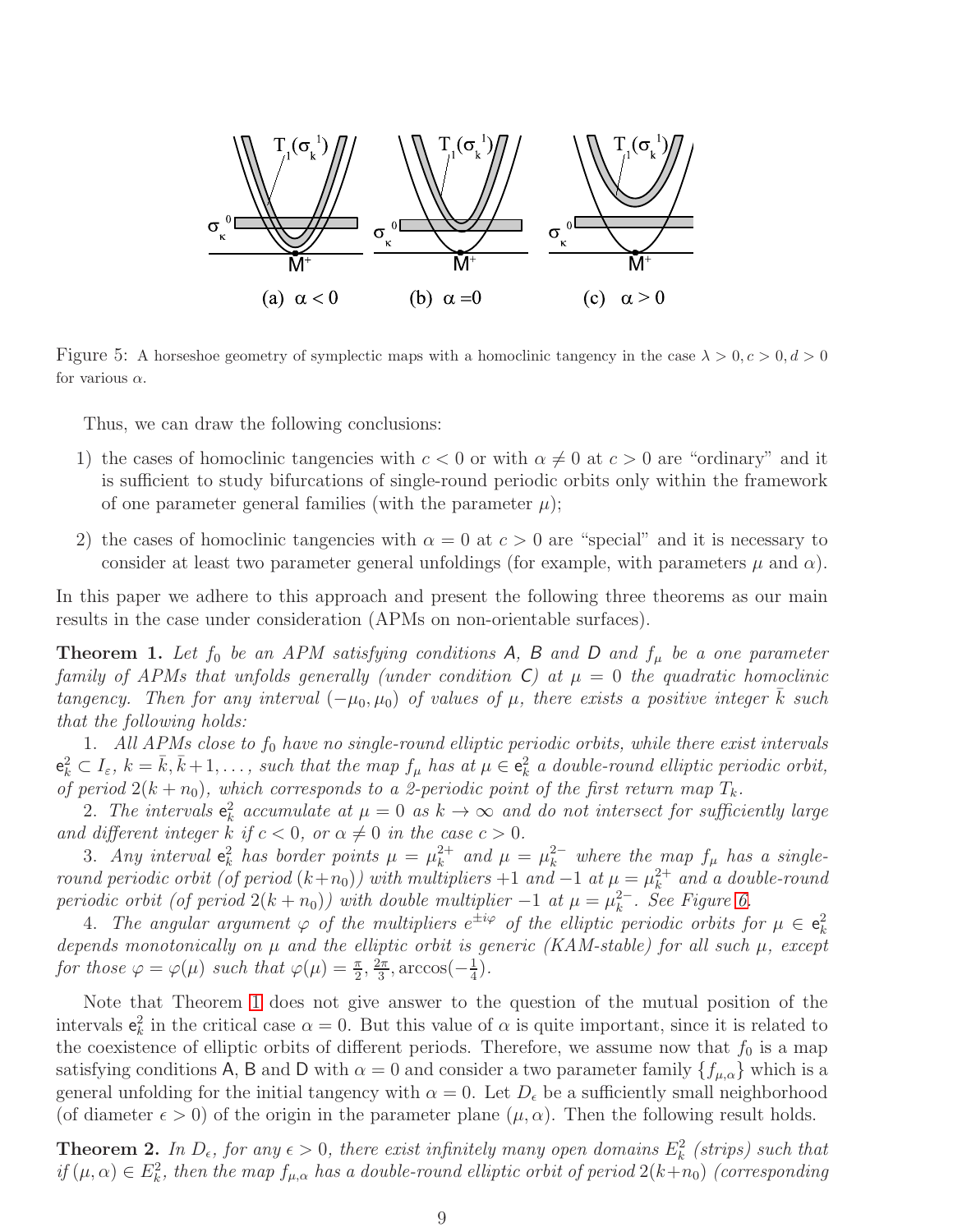

<span id="page-9-0"></span>Figure 6: Bifurcation scenarios in the first return maps  $T_k$  according to item 3 of Theorem [1.](#page-8-0) We show here that the birth of the elliptic 2-periodic point takes place when increasing  $\mu$ , while for some types of homoclinic tangencies it can occur at decreasing  $\mu$ . Since  $T_k$  is a non-orientable map, then the value  $\mu = \mu_k^{2+}$  corresponds to the appearance of a fixed point with multipliers +1 and −1. This point bifurcates into four points, two saddle fixed ones and other two points forming an elliptic 2-periodic orbit, when  $\mu \in \mathbf{e}_k^2$ . The value  $\mu = \mu_k^{2-}$  corresponds to the period doubling bifurcation of this elliptic 2-periodic orbit.

to a elliptic 2-periodic orbit of the first return map  $T_k$ ). The domains  $E_k^2$  accumulate at the axis  $\mu = 0$  as  $k \to \infty$ , all of them are mutually crossed and intersect the axis  $\mu = 0$ . Every domain  $E_k^2$ has two smooth boundaries, the bifurcation curves  $L_k^{2+}$  $k<sup>2+</sup>$  and  $L<sup>2-</sup>$ , which correspond, respectively, to the existence of a single-round nondegenerate periodic orbit with double multipliers +1 and a  $double$ -round nondegenerate periodic orbit with double multipliers  $-1$ .

In Figure [7](#page-9-1) some qualitative illustrations to Theorem [2](#page-8-1) are shown for the cases where (a)  $\lambda > 0, c > 0, d > 0$  and (b)  $\lambda < 0, c > 0, d > 0$ .



Figure 7: Elements of the bifurcation diagrams for the families  $f_{\mu,\alpha}$ .

We introduce now the following quantity

<span id="page-9-2"></span><span id="page-9-1"></span>
$$
s_0 = dx^+(ac + f_{20}x^+) - \frac{1}{4}(f_{11}x^+)^2 \,, \tag{12}
$$

which is calculated through the coefficients of the global map  $T_1$ , see formula [\(8\)](#page-5-2), and plays an important role in the global dynamics of the map  $f_0$  with  $\alpha = 0$ .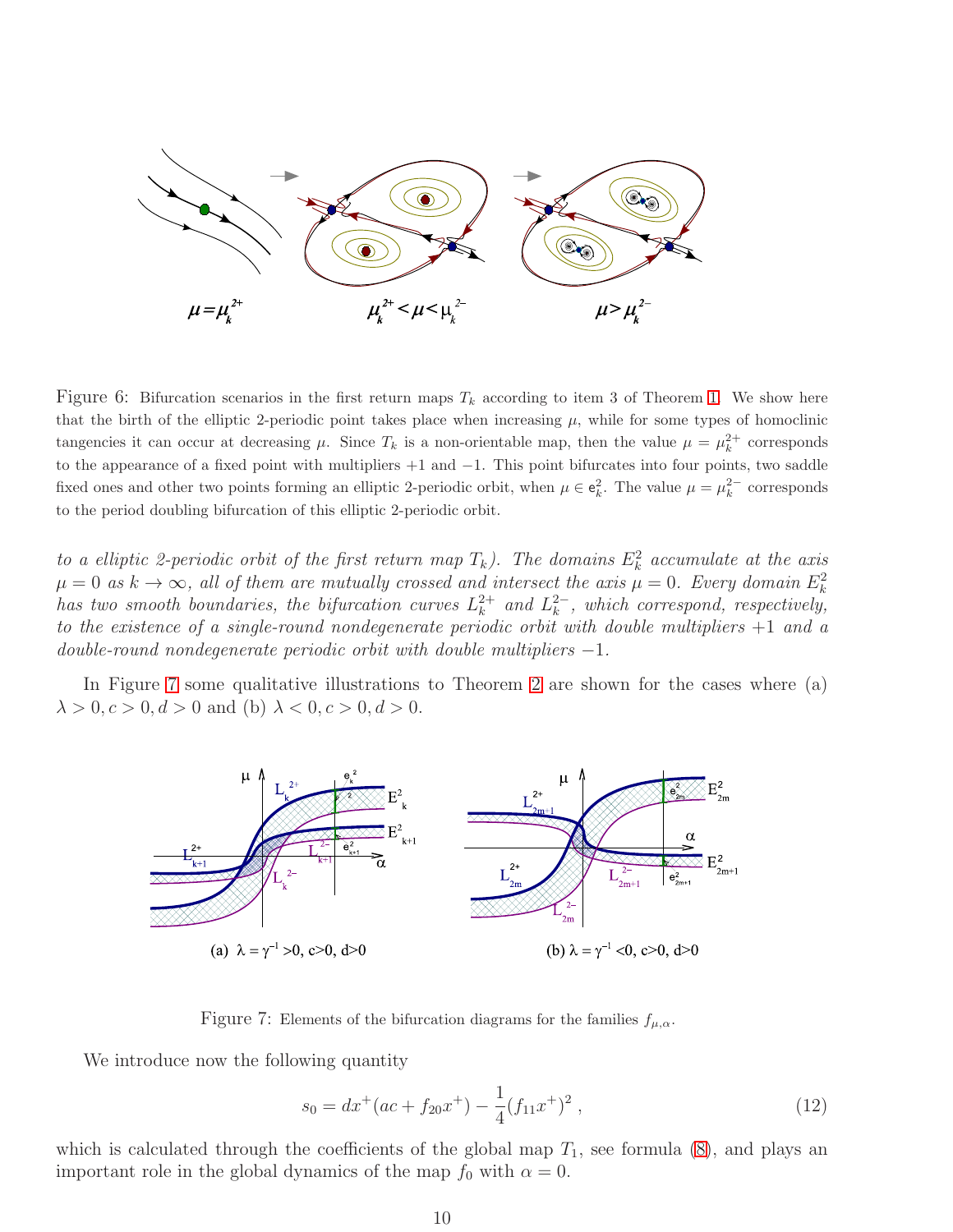Theorem [2](#page-8-1) shows that elliptic (double-round) periodic orbits of different periods can coexist when values of  $\mu$  and  $\alpha$  vary near zero. Moreover, infinitely many such orbits can coexist, in principle, at the global resonance  $\mu = 0$ ,  $\alpha = 0$ . The following theorem give us sufficient conditions for this phenomenon.

<span id="page-10-1"></span>**Theorem 3.** Let  $f_0$  be an APM satisfying conditions A, B and D. We assume also that the resonant condition  $\alpha = 0$  takes place for f<sub>0</sub>. Then, if s<sub>0</sub> (see formula [\(12\)](#page-9-2)) is such that  $-1 < s_0 < 0$ , then there exists a positive integer  $\bar{k}$  such that  $f_0$  has infinitely many double-round elliptic periodic orbits of all successive even periods  $2(k + n_0)$ , where  $k \ge \bar{k}$ . Moreover, if  $s_0 \ne -\frac{1}{2}$  $\frac{1}{2}$ ;  $-\frac{1}{\sqrt{2}}$  $\frac{1}{2}$ ;  $-\frac{5}{8}$  $\frac{5}{8}$ , all these elliptic periodic orbits are generic (KAM-stable).

In the rest part of the paper we prove these and related results.

## 3 Rescaling Lemma.

In principle, for the study of bifurcations in the first return map  $T_k = T_1 T_0^k$  we could write it in the initial coordinates using formulas [\(8\)](#page-5-2) and [\(3\)](#page-4-3) for the maps  $T_1$  and  $T_0^k$ , respectively, and, after, work with the obtained formulas. However, there is a more effective way for studying bifurcations. Namely, we can bring maps  $T_k$  to some unified form for all large k using the so-called rescaling method as it has been done in many papers.<sup>[6](#page-10-2)</sup> After this, we can study (one time) bifurcations in the unified map and "project" the obtained results onto the first return maps  $T_k$  for various k. This "universal" map is deduced in the following lemma.

**Lemma 1.** Let  $f_{\varepsilon}$  be the family under consideration satisfying conditions A–D. Then, for every sufficiently large k, the first return map  $T_k: \sigma_k^0 \to \sigma_k^0$  can be brought, by a linear transformation of coordinates and parameters, to the following form

<span id="page-10-3"></span>
$$
\bar{X} = Y,
$$
\n
$$
\bar{Y} = M + X - Y^2 + \frac{f_{03}}{d^2} \lambda^k Y^3 + k \lambda^{2k} \varepsilon_k (Y, M).
$$
\n(13)

Map [\(13\)](#page-10-3) is defined on some asymptotically large domain covering in the limit  $k \to +\infty$  all finite values of X, Y and M, the function  $\varepsilon_k(Y, M)$  is uniformly bounded in k jointly with all their derivatives up to order  $(r - 4)$ , and the following formula takes place for M:

<span id="page-10-0"></span>
$$
M = -d(1 + \nu_k^1)\lambda^{-2k} \left(\mu + \lambda^k (cx^+ - y^-)(1 + k\beta_1 \lambda^k x^+ y^-)\right) - s_0 + \nu_k^2 \; ; \tag{14}
$$

with the coefficient  $s_0$  satisfying [\(12\)](#page-9-2) and where  $\nu_k^1 = O(\lambda^k)$ ,  $\nu_k^2 = O(k\lambda^k)$  are some asymptotically small coefficients.

*Proof.* We will use the representation of the symplectic map  $T_0$  in the "second normal form", i.e., in form [\(2\)](#page-4-0) for  $n = 2$ .<sup>[7](#page-10-4)</sup> Then the map  $T_0^k$ :  $\sigma_k^0 \to \sigma_k^1$ , for all sufficiently large k, can be written in the following form

<span id="page-10-5"></span>
$$
x_k = \lambda^k x_0 (1 + \beta_1 k \lambda^k x_0 y_k) + O(k^2 \lambda^{3k}), \ \ y_0 = \lambda^k y_k (1 + \beta_1 k \lambda^k x_0 y_k) + O(k^2 \lambda^{3k}). \tag{15}
$$

<span id="page-10-2"></span> $6$ see e.g. the papers  $[10, 7, 11, 5, 30, 12, 14]$  $[10, 7, 11, 5, 30, 12, 14]$  $[10, 7, 11, 5, 30, 12, 14]$  $[10, 7, 11, 5, 30, 12, 14]$  $[10, 7, 11, 5, 30, 12, 14]$  $[10, 7, 11, 5, 30, 12, 14]$  $[10, 7, 11, 5, 30, 12, 14]$  where the rescaling method was applied for the conservative case.

<span id="page-10-4"></span><sup>&</sup>lt;sup>7</sup>Clearly, we lose a little in a smoothness, since the second order normal form is  $C^{r-2}$  only, see Lemma [1.](#page-4-2) However, we get more important information on form of the first return maps. On the other hand, our considerations cover also the  $C^{\infty}$  and real analytical cases.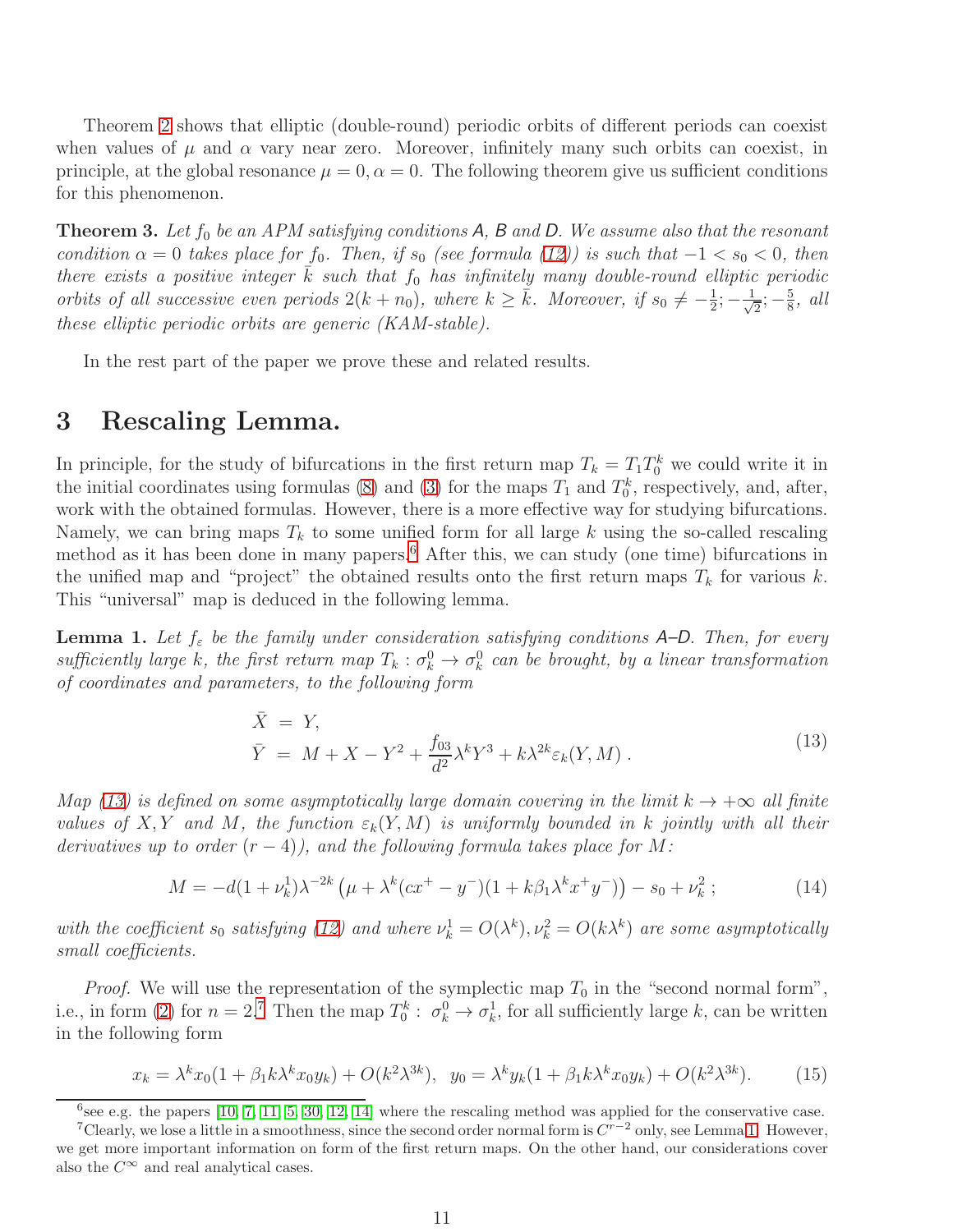Then, using formulae [\(8\)](#page-5-2) and [\(15\)](#page-10-5), we can write the first return map  $T_k$ :  $\sigma_k^0 \to \sigma_k^0$  in the following form

<span id="page-11-0"></span>
$$
\begin{split}\n\bar{x} - x^+ &= a\lambda^k x + b(y - y^-) + e_{02}(y - y^-)^2 + \\
&\quad + O(k|\lambda|^{2k}|x| + |y - y^-|^3 + |\lambda|^k|x||y - y^-|), \\
\lambda^k \bar{y} \left(1 + k\lambda^k \beta_1 \bar{x} \bar{y}\right) + k\lambda^{3k} O(|\bar{x}| + |\bar{y}|) \\
&= \mu + c\lambda^k x \left(1 + k\lambda^k \beta_1 xy\right) + d(y - y^-)^2 + \lambda^{2k} f_{02} \ x^2 + \\
&\quad + \lambda^k f_{11} (1 + k\lambda^k \beta_1 xy) \ x(y - y^-) + \lambda^k f_{12} \ x(y - y^-)^2 + f_{03}(y - y^-)^3 + \\
&\quad + O\left((y - y^-)^4 + \lambda^{2k}|x||y - y^-| + k|\lambda|^{3k}|x| + k\lambda^{2k}|x||y - y^-|^2\right),\n\end{split} \tag{16}
$$

where  $x = x_0, y = y_k$ .

Below, we will denote by  $\alpha_k^i$ ,  $i = 1, 2, ...,$  some coefficients asymptotically small in k such that  $\alpha_k^i = O(k\lambda^k)$ . Now we shift the coordinates

$$
\eta = y - y^-, \ \xi = x - x^+ - \lambda^k x^+(a + \alpha_k^1),
$$

in order to cancel the constant term (independent of coordinates) in the first equation of [\(16\)](#page-11-0). Thus, [\(16\)](#page-11-0) is recast as follows

<span id="page-11-1"></span>
$$
\bar{\xi} = a\lambda^{k}\xi + b\eta + e_{02}\eta^{2} + O\left(k\lambda^{2k}|\xi| + |\eta|^{3} + |\lambda|^{k}O(|\xi||\eta|)\right),
$$
\n
$$
\lambda^{k}\bar{\eta}(1 + \alpha_{k}^{2}) + k\lambda^{2k}O(|\bar{\xi}| + \bar{\eta}^{2}) + k\lambda^{3k}O(|\bar{\eta}|) =
$$
\n
$$
= M_{1} + c\lambda^{k}\xi(1 + \alpha_{k}^{3}) + \eta^{2}(d + \lambda^{k}f_{12}x^{+}) + \lambda^{k}\eta(f_{11}x^{+} + \alpha_{k}^{4}) + \lambda^{k}f_{11}\xi\eta + f_{03}\eta^{3} + O\left(\eta^{4} + k|\lambda|^{3k}|\xi| + k\lambda^{2k}(\xi^{2} + \eta^{2}) + \lambda^{k}|\xi|\eta^{2}\right),
$$
\n(17)

where

$$
M_1 = \mu + \lambda^k (cx^+ - y^-)(1 + k\lambda^k \beta_1 x^+ y^-) + \lambda^{2k} x^+ (ac + f_{02} x^+) + O(k\lambda^{3k}).\tag{18}
$$

Now, we rescale the variables:

$$
\xi = -\frac{b(1+\alpha_k^2)}{d+\lambda^k f_{12}x^+} \lambda^k u \ , \ \eta = -\frac{1+\alpha_k^2}{d+\lambda^k f_{12}x^+} \lambda^k v. \tag{19}
$$

System  $(17)$  in coordinates  $(u, v)$  is rewritten in the following form

<span id="page-11-2"></span>
$$
\bar{u} = v + a\lambda^k u - \frac{e_{02}}{bd} \lambda^k v^2 + O(k\lambda^{2k}),
$$
\n
$$
\bar{v} = M_2 + u(1 + \alpha_k^5) - v^2 +
$$
\n
$$
+ v(f_{11}x^+ + \alpha_k^6) - \frac{f_{11}b}{d} \lambda^k u v + \frac{f_{03}}{d^2} \lambda^k v^3 + O(k\lambda^{2k}),
$$
\n(20)

where

$$
M_2 = -\frac{d + \lambda^k f_{12} x^+}{1 + \alpha_k^2} \lambda^{-2k} M_1.
$$

The following shift of coordinates (we remove the terms linear in  $v$  from the second equation)

$$
u_{new} = u - \frac{1}{2}(f_{11}x^{+} + \alpha_{k}^{6}), \ v_{new} = v - \frac{1}{2}(f_{11}x^{+} + \alpha_{k}^{6}),
$$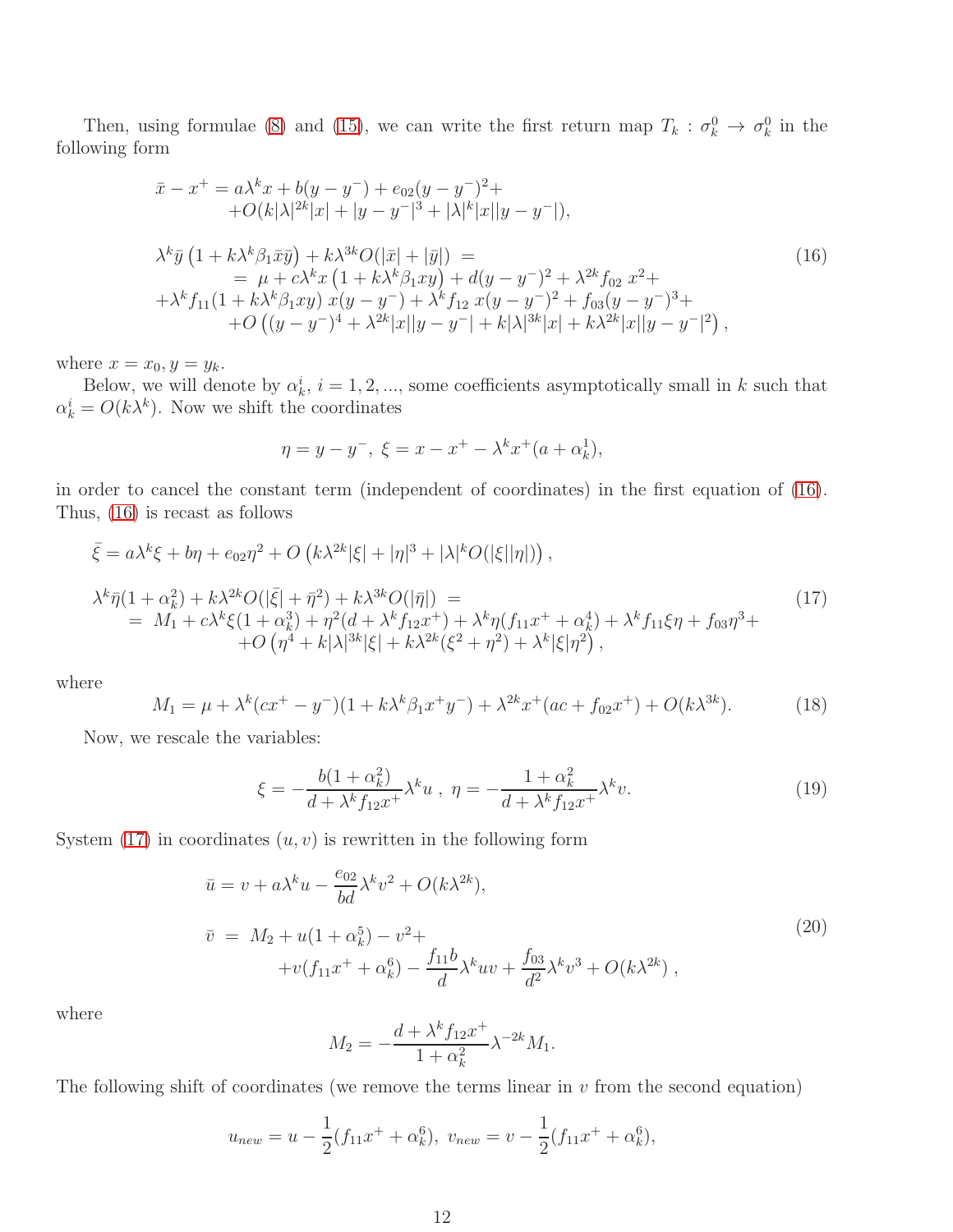brings map [\(20\)](#page-11-2) to the following form

<span id="page-12-0"></span>
$$
\bar{u} = v + a\lambda^k u - \frac{e_{02}}{bd} \lambda^k v^2 + O(k\lambda^{2k}),
$$
\n
$$
\bar{v} = M_3 + u - v^2 - \frac{f_{11}b}{d} \lambda^k u v + \frac{f_{03}}{d^2} \lambda^k v^3 + O(k\lambda^{2k}),
$$
\n(21)

where

$$
M_3 = M_2 + \frac{(f_{11}x^+)^2}{4}.
$$

Now, we make the following linear change of coordinates

$$
x = u + \tilde{\nu}_k^1 v \ , \ y = v - \tilde{\nu}_k^2 u \ , \tag{22}
$$

where

$$
\tilde{\nu}_k^1 = -\frac{e_{02}}{bd} \lambda^k, \ \tilde{\nu}_k^2 = -\frac{e_{02}}{bd} \lambda^k - a \lambda^k. \tag{23}
$$

Then, system [\(21\)](#page-12-0) is rewritten as

<span id="page-12-1"></span>
$$
\bar{x} = y + M_3 \tilde{\nu}_k^1 + O(k\lambda^{2k}),
$$
  
\n
$$
\bar{y} = M_3 + x - y^2 + a\lambda^k y - \tilde{R}\lambda^k xy + \frac{f_{03}}{d^2} \lambda^k y^3 + O(k\lambda^{2k}),
$$
\n(24)

where  $\tilde{R} = (2a + 2e_{02}/bd - bf_{11}/d) \equiv 0$  by [\(10\)](#page-5-3). Hence, map [\(24\)](#page-12-1) has the following form

<span id="page-12-2"></span>
$$
\bar{x} = y + M_3 \tilde{\nu}_k^1 + O(k\lambda^{2k}),
$$
  
\n
$$
\bar{y} = M_3 + x - y^2 + a\lambda^k y + \frac{f_{03}}{d^2} \lambda^k y^3 + O(k\lambda^{2k}),
$$
\n(25)

Finally, we make one more shift of coordinates

$$
X = x - \frac{1}{2}a\lambda^k - \tilde{\nu}_k^1 M_3, \quad Y = y - \frac{1}{2}a\lambda^k,
$$

in order to cancel in  $(25)$  the constant term in the first equation and the term linear in y in the second equation. After this, we obtain the final form [\(13\)](#page-10-3) of map  $T_k$  in the rescaled coordinates where formula [\(14\)](#page-10-0) takes place for the parameter  $M$ .  $\Box$ 

## 4 Proofs of the main results.

The bifurcations in the first return maps  $T_k$  can be studied now by using their normal forms deduced from the rescaling Lemma [1.](#page-10-0) Since these normal forms coincide up to asymptotically small terms as  $k \to \infty$  with the non-orientable conservative Hénon map, we recall in the next section some necessary results on bifurcations of fixed points in one parameter families of conservative Hénon map in the non-orientable case.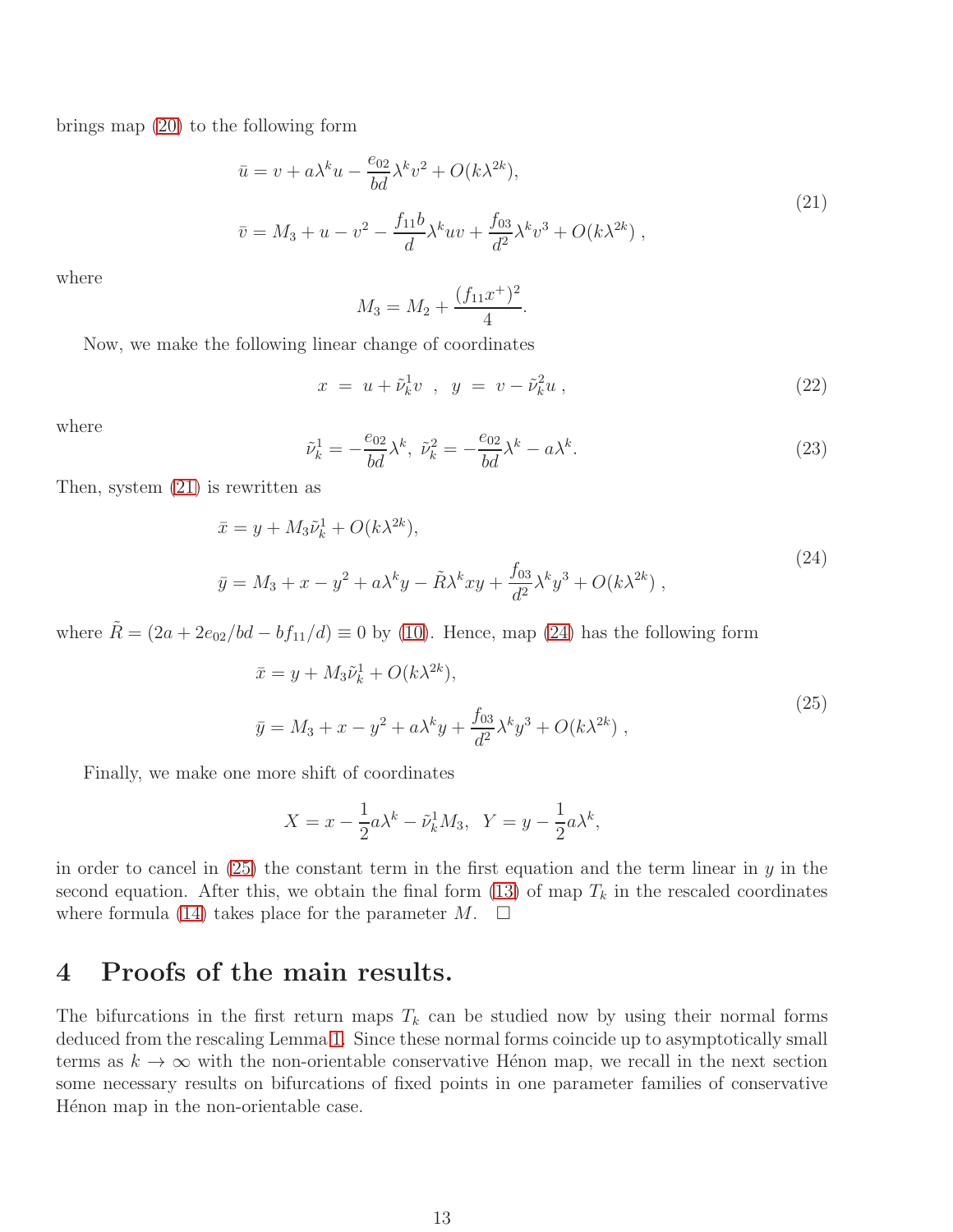## 4.1 On bifurcations of fixed points in the conservative non-orientable Hénon maps.

The rescaling Lemma [1](#page-10-0) shows that the unified limit form for the first return maps  $T_k$  is the non-orientable and conservative Hénon map

<span id="page-13-0"></span>
$$
\bar{x} = y, \ \bar{y} = M + x - y^2,\tag{26}
$$

with Jacobian  $J = -1$ . Bifurcations of fixed points in the conservative Hénon family are well known.

Since the Hénon map  $(26)$  is not orientable, it cannot have elliptic fixed points. However, there exist elliptic 2-periodic orbits for  $M \in (0, 1)$ . The map has no fixed points for  $M < 0$ , it has one fixed point  $O(0, 0)$  with multipliers  $\nu_1 = +1, \nu_2 = -1$  at  $M = 0$  and two saddle fixed points  $(\bar{O}_1(-\sqrt{M}, -\sqrt{M})$  and  $\bar{O}_2(\sqrt{M}, \sqrt{M}))$  at  $M > 0$ . Besides, an elliptic 2-periodic orbit exists for  $0 < M < 1$ , consisting of the two points  $p_1 = (-\sqrt{M}, \sqrt{M})$  and  $p_2 = (\sqrt{M}, -\sqrt{M})$ ; the value  $M = 1$  corresponds to a period doubling bifurcation of this orbit. Note that the elliptic 2-periodic orbit is generic for all  $M \in (0,1)$  except for  $M = \frac{1}{2}$  $\frac{1}{2}$  and  $M = \frac{3}{4}$  which correspond to the strong resonances 1 : 4 and 1 : 3, respectively, and  $M = \frac{5}{8}$  which corresponds to the cancellation of the first Birkhoff coefficient at the cycle  $\{p_1, p_2\}$ , see [\[23\]](#page-16-11).

It is also known (see, e.g., [\[31,](#page-16-12) [32\]](#page-16-13)) that if  $M > 5 + 2\sqrt{5}$  (this is only a sufficient condition), then the nonwandering set of map [\(26\)](#page-13-0) is a Smale horseshoe which is non-orientable for this case.

#### 4.2 Proof of Theorem [1.](#page-8-0)

The proof is deduced from the rescaling lemma [1.](#page-10-0) Indeed, since the bifurcations of fixed points of the H $\acute{e}$ non map [\(26\)](#page-13-0) are known, we can use this information directly to recover the bifurcations of the single-round periodic orbits in the family  $f_\mu$ . We only need to know the relations between the parameters of the rescaled map  $(13)$  and the initial parameters (i.e., in fact, between M and  $\mu$ ).

In the case under consideration, the relations between M and  $\mu$  are given by formula [\(14\)](#page-10-0) from which we find  $\mu$  as follows

$$
\mu = -\lambda^k y^- \alpha (1 + k\beta_1 \lambda^k x^+ y^-) - \frac{1}{d} (M + s_0 + \hat{\rho}_k^1) \lambda^{2k},\tag{27}
$$

where  $\hat{\rho}_k^1 = O(k\lambda^k)$  is some small coefficient and  $\alpha =$  $cx^+$  $\frac{2x}{y^-} - 1$  (see formula [\(11\)](#page-7-0)).

As it follows from Lemma [1,](#page-10-0) the conservative non-orientable Hénon map  $\bar{x} = y$ ,  $\bar{y} =$  $M + x - y^2$ , where M satisfies [\(14\)](#page-10-0), is the normal (rescaled) form for the first return maps  $T_k$ with all sufficiently large  $k$ . This Henon map has no elliptic fixed points, however, there exists an elliptic 2-periodic orbit for  $0 < M < 1$ . Thus, we obtain, by [\(14\)](#page-10-0), that the first return map  $T_k$  has a fixed point with multipliers  $\nu_1 = +1, \nu_2 = -1$  (i.e., when  $M = 0$ ) if

<span id="page-13-1"></span>
$$
\mu = \mu_k^{\pm} = -\lambda^k y^- \alpha (1 + k\beta_1 \lambda^k x^+ y^-) - \frac{1}{d} (s_0 + \hat{\rho}_k) \lambda^{2k}, \tag{28}
$$

and a 2-periodic orbit with multipliers  $\nu_1 = \nu_2 = -1$  (i.e., when  $M = 1$ ) if

<span id="page-13-2"></span>
$$
\mu = \mu_k^{2-} = -\lambda^k y^- \alpha (1 + k\beta_1 \lambda^k x^+ y^-) - \frac{1}{d} (s_0 + 1 + \hat{\rho}_k) \lambda^{2k}.
$$
 (29)

Thus, the first return map  $T_k$  has in this case an elliptic 2-periodic orbit when  $\mu \in \mathbf{e}_k^2$ , where  $\mathbf{e}_k^2$ is the interval of values of  $\mu$  with border points  $\mu = \mu_k^{\pm}$  and  $\mu = \mu_k^{\pm}$ . Evidently, if  $\alpha \neq 0$ , the intervals  $e_k^2$  with sufficiently large and different k do not intersect.  $\Box$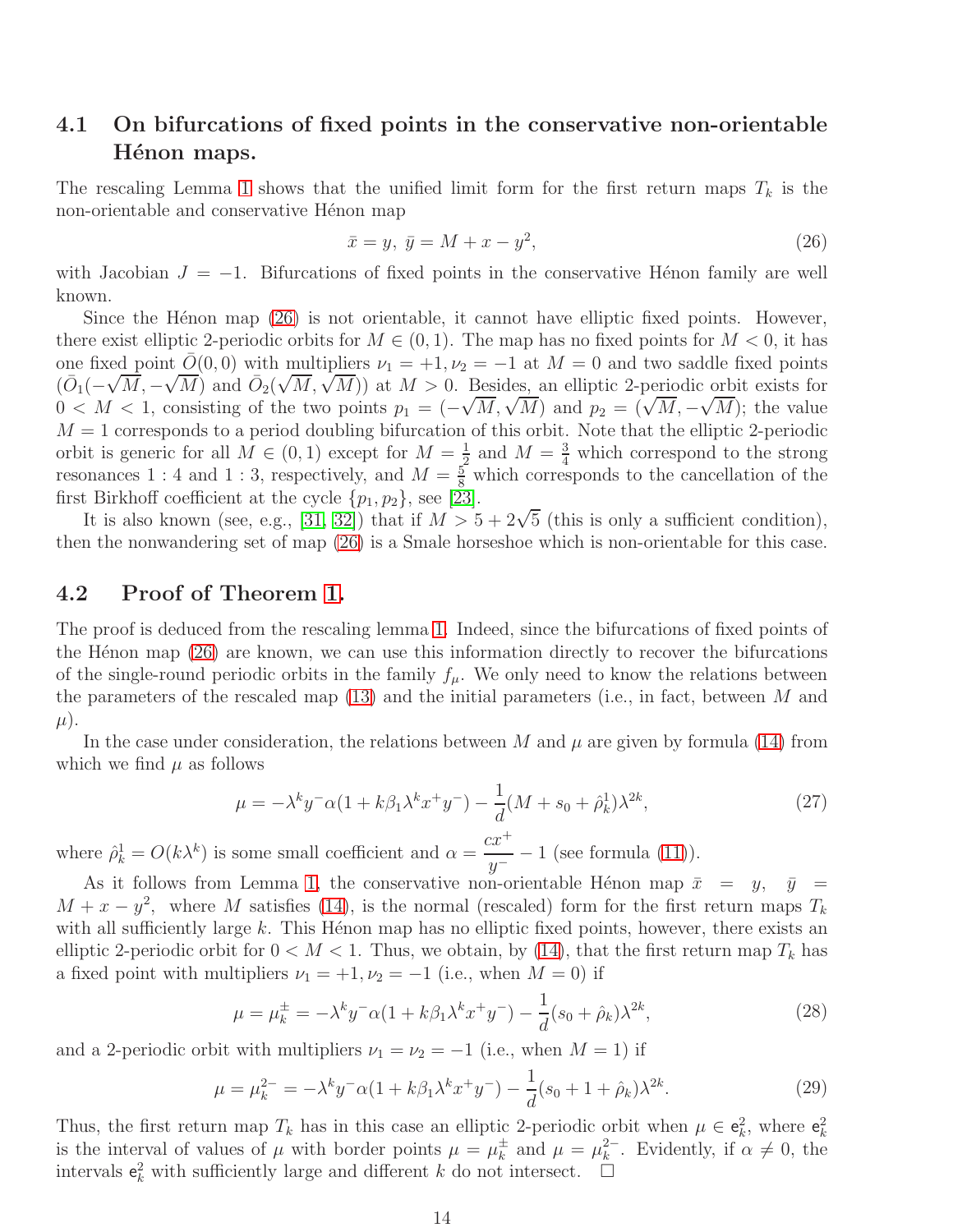#### 4.3 Proofs of Theorems [2](#page-8-1) and [3.](#page-10-1)

*Proof of Theorem [2.](#page-8-1)* By [\(28\)](#page-13-1) and [\(29\)](#page-13-2), the equations of the bifurcation curves  $L_k^{2+}$  $\lambda_k^{2+}$  and  $L_k^{2-}$ , which are boundaries of the domain  $E_k^2$ , can be written as follows

<span id="page-14-4"></span>
$$
L_k^{2+}: \ \mu = -\lambda^k y^- \left(\frac{cx^+}{y^-} - 1\right) \left(1 + k\beta_1 \lambda^k x^+ y^-\right) - \frac{s_0 + \cdots}{d} \lambda^{2k},\tag{30}
$$

<span id="page-14-5"></span>
$$
L_k^{2-} : \ \mu - \lambda^k y^- \left(\frac{cx^+}{y^-} - 1\right) \left(1 + k\beta_1 \lambda^k x^+ y^-\right) - \frac{1 + s_0 + \dots}{d} \lambda^{2k}.
$$
 (31)

Since  $\lambda^{2k} \ll \lambda^k$ , the domains  $E_k^2$  with sufficiently large k do not mutually intersect and do not intersect the axis  $\mu = 0$ , if  $cx^+ \neq y^-$ . Thus, the domains do not always intersect in the cases with  $c < 0$ . However, at the global resonance  $\alpha = (cx^{+}/y^{-} - 1) = 0$  (which is possible only when  $c > 0$ , as it follows from [\(30\)](#page-14-4) and [\(31\)](#page-14-5), all the domains  $E_k^2$  with sufficiently large k do mutually intersect and all of them intersect the axis  $\mu = 0$  (as in Figure [7\)](#page-9-1).  $\Box$ 

*Proof of Theorem [3.](#page-10-1)* Assume, for more definiteness, that  $d > 0$  for all the cases under consideration. The case  $d < 0$  is treated in the same way. Assume that  $f_0$  satisfies conditions A, B and D and that the resonant condition  $\alpha = 0$  takes place for  $f_0$ . Then, for the one parameter family  $f_{\mu}$  with fixed  $\alpha = 0$ , the intervals  $e_k^2$  have, by [\(28\)](#page-13-1)–[\(29\)](#page-13-2), the form

$$
\mathbf{e}_k^2 = (-1 - s_0, -s_0) \frac{\lambda^{2k}}{d}.
$$

Evidently, if  $-1 < s_0 < 0$ , these intervals will be nested and containing  $\mu = 0$ . This implies that the diffeomorphism  $f_0$  has infinitely many double-round elliptic periodic orbits.

As follows from Lemma [1,](#page-10-0) all the first return maps  $T_k$  (with sufficiently large k) are reduced to the same rescaled normal form — the non-orientable Hénon map  $\bar{x} = y$ ,  $\bar{y} = -s_0 + x - y^2$ . It is well known that, for  $-1 < s_0 < 0$ , the elliptic 2-periodic orbit of this map is generic if  $s_0 \neq -\frac{1}{2}$  $\frac{1}{2}$ ;  $-\frac{3}{4}$  $\frac{3}{4}$ ;  $-\frac{5}{8}$  $\frac{5}{8}$ . These exceptional cases are related, respectively, to the resonances 1 : 4, 1 : 3 and to an elliptic point (at  $s_0 = -\frac{5}{8}$  $\frac{5}{8}$ ) whose first Birkhoff coefficient is zero.  $\Box$ 

#### Acknowledgements.

The authors thank D.Turaev and L.Lerman for fruitful discussions and remarks.

## <span id="page-14-0"></span>References

- [1] Gavrilov, N.K. and Shilnikov, L.P., On three-dimensional dynamical systems close to systems with a structurally unstable homoclinic curve. I, *Math. USSR Sbornik*, 1972, v. 17, pp. 467– 485; II, 1973, v. 19, pp. 139–156.
- <span id="page-14-2"></span><span id="page-14-1"></span>[2] Newhouse, S.E., Diffeomorphisms with infinitely many sinks. Topology, 1974, v. 13, pp. 9–18.
- [3] Gonchenko, S.V., On stable periodic motions in systems close to a system with a nontransversal homoclinic curve. Russian Math. Notes, 1983, v. 33, No. 5, pp. 745–755.
- <span id="page-14-3"></span>[4] Newhouse, S.E., Quasi-elliptic periodic points in conservative dynamical systems. Amer. J. Math., 1977, v. 99, pp. 1061–1087.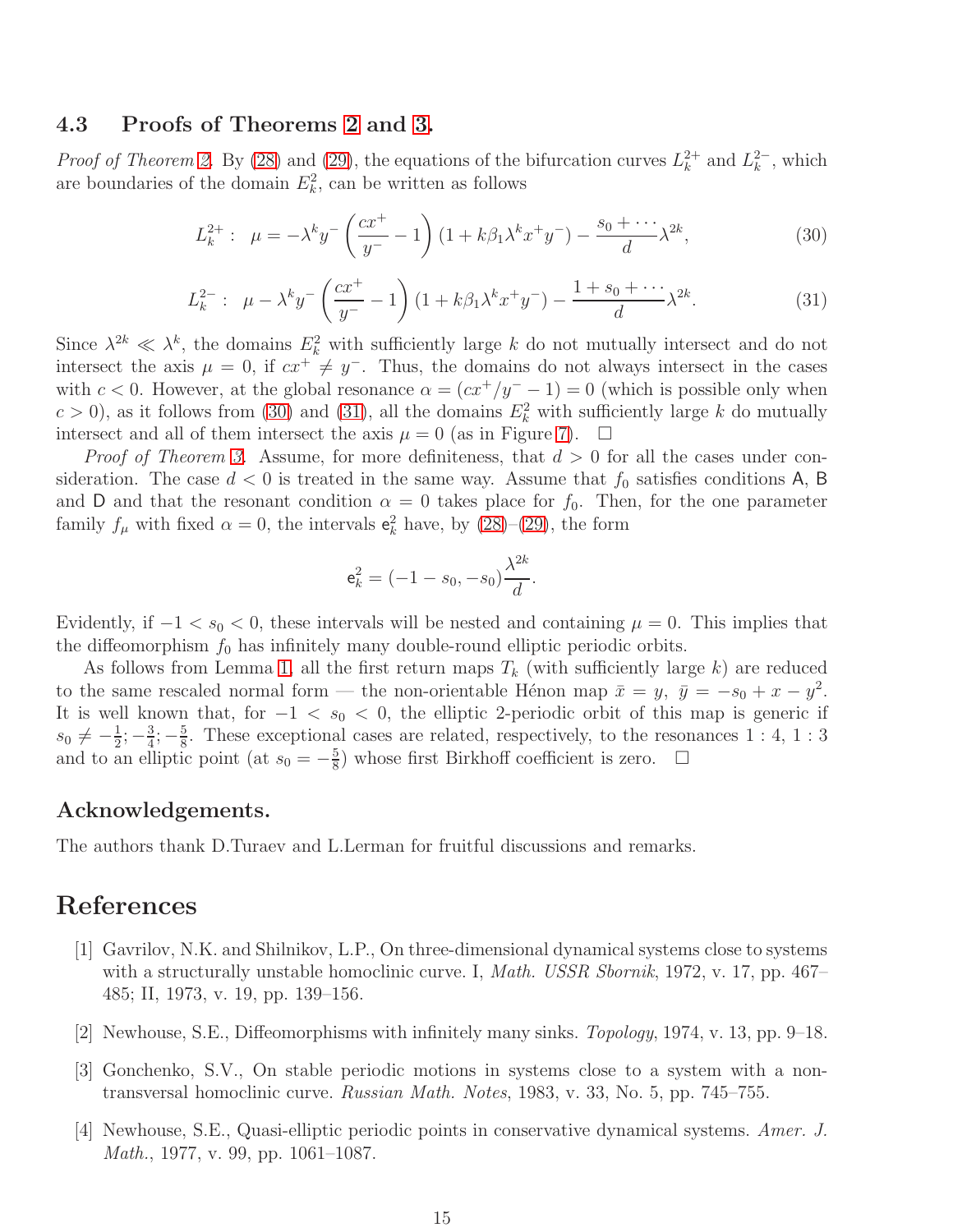- <span id="page-15-4"></span>[5] Gonchenko, S.V., Shilnikov, L.P., and Turaev, D.V., Elliptic periodic orbits near a homoclinic tangency in four-dimensional symplectic maps and Hamiltonian systems with three degrees of freedom. *Regul. Chaotic Dyn.*, 1998, v. 3, No. 4, pp.  $3-26$ .
- <span id="page-15-5"></span>[6] Gonchenko, S.V., Shilnikov, L.P., and Turaev, D.V., Existence of infinitely many elliptic periodic orbits in four-dimensional symplectic maps with a homoclinic tangency. Proc. Steklov Inst. Math., 2004, v. 244, pp. 115–142.
- <span id="page-15-1"></span><span id="page-15-0"></span>[7] Mora, L. and Romero, N., Moser's invariant curves and homoclinic bifurcations. Dyn. Sys. and Appl., 1997, v. 6, 29–42.
- [8] Gonchenko, S.V. and Gonchenko, M.S., On cascades of elliptic periodic points in twodimensional symplectic maps with homoclinic tangencies, Regul. Chaotic Dyn., 2009, v. 14, No. 1, pp. 116–136.
- <span id="page-15-6"></span>[9] Biragov, V.S., Bifurcations in a two-parameter family of conservative mappings that are close to the Henon map. Selecta Math.Sov., 1990, v. 9, pp. 273–282. [Originally publ. in Methods of qualitative theory of differential equations, Gorky State Univ., 1987, pp. 10–24.]
- <span id="page-15-7"></span>[10] Biragov, V.S. and Shilnikov, L.P., On the bifurcation of a saddle-focus separatrix loop in a three-dimensional conservative system. Selecta Math. Sov., 1992, v. 11, pp. 333–340. [Originally publ. in Methods of qualitative theory and theory of bifurcations, Gorky State University, 1989, pp. 25–34.]
- <span id="page-15-12"></span>[11] Gonchenko, S.V. and Shilnikov, L.P., On two-dimensional analytic area-preserving diffeomorphisms with infinitely many stable elliptic periodic points. Regul. Chaotic Dyn., 1997, v. 2, No. 3/4, pp. 106–123.
- <span id="page-15-13"></span><span id="page-15-2"></span>[12] Gonchenko, S.V. and Shilnikov, L.P., On two-dimensional area-preserving diffeomorphisms with infinitely many elliptic islands. J. Statist. Phys., 2000, v. 101, No. 1/2, pp. 321–356.
- <span id="page-15-3"></span>[13] Gonchenko, S.V. and Shilnikov, L.P., On two-dimensional area-preserving mappings with homoclinic tangencies. *Doklady Mathematics*, 2001, v. 63, No. 3, pp. 395–399.
- [14] Gonchenko, S.V. and Shilnikov, L.P., On two-dimensional area-preserving maps with homoclinic tangencies that have infinitely many generic elliptic periodic points. J. Math. Sci., 2005, v. 128, No. 2, pp. 2767–2773. [Originally publ. in Notes of S.-Petersburg Steklov Math. *Inst.*, 2003, v. 300, pp. 155–166.
- <span id="page-15-9"></span><span id="page-15-8"></span>[15] Poincare, H., Les méthodes nouvelles de la mécanique céleste, Tome III, Gauthier-Villars, 1899.
- [16] Pugh, C. and Robinson, C., The  $C<sup>1</sup>$  closing lemma, including Hamiltonians. Ergod. Th. Dynam. Sys., 1983, v. 3, pp. 261–313.
- <span id="page-15-10"></span>[17] Takens, F., Hamiltonian systems: generic properties of closed orbits and local perturbations. Math. Ann., 1970, v. 188, pp. 304–312.
- <span id="page-15-11"></span>[18] Takens, F., Homoclinic points in conservative systems. Invent. Math., 1972, v. 18, pp. 267– 292.